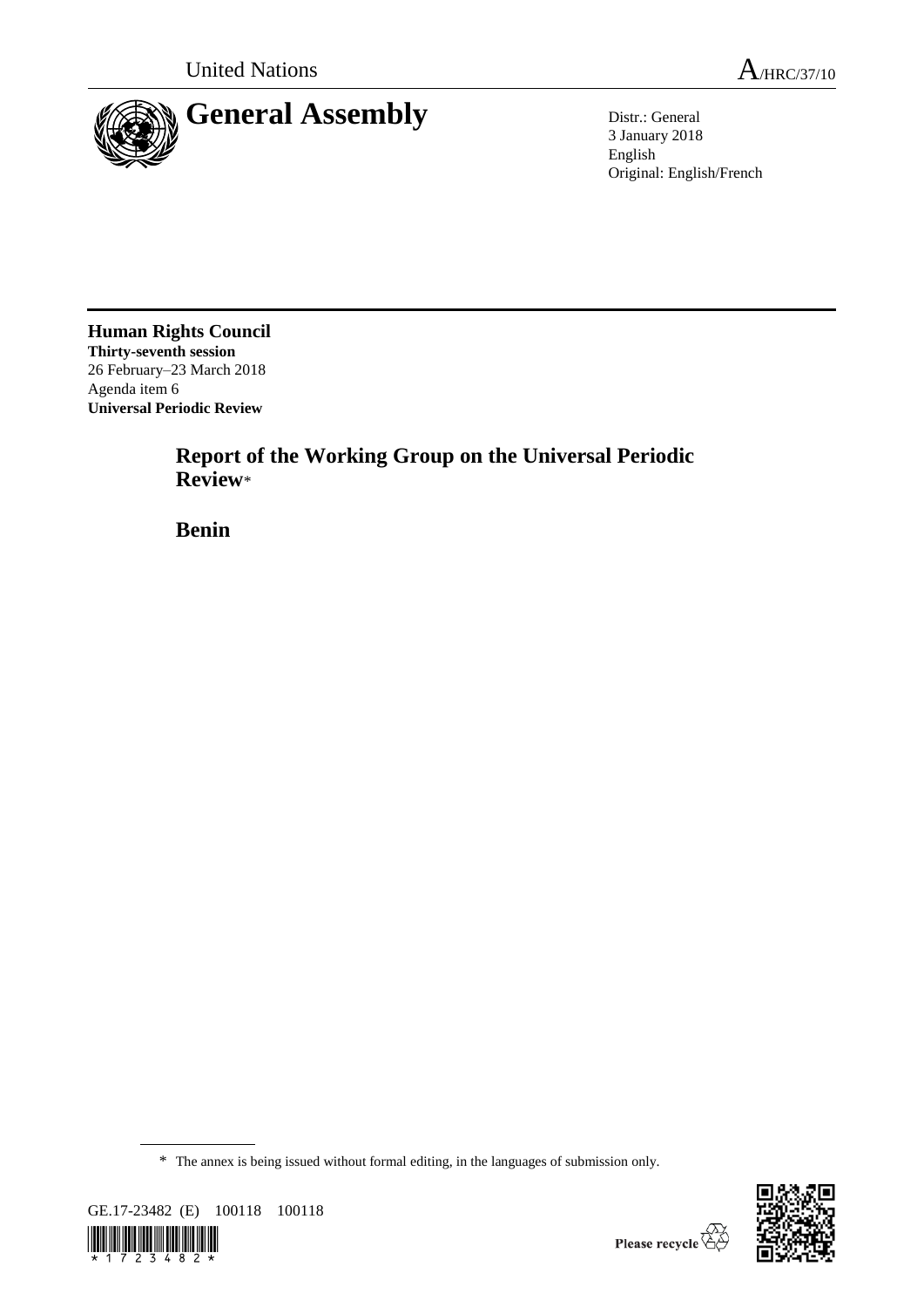# **Introduction**

1. The Working Group on the Universal Periodic Review, established in accordance with Human Rights Council resolution 5/1, held its twenty-eighth session from 6 to 17 November 2017. The review of Benin was held at the 9th meeting, on 10 November 2017. The delegation of Benin was headed by the Keeper of the Seals and Minister of Justice and Legislation, Joseph Fifamin Djogbénou. At its 14th meeting, held on 14 November 2017, the Working Group adopted the report on Benin.

2. On 13 February 2017, the Human Rights Council selected the following group of rapporteurs (troika) to facilitate the review of Benin: Ethiopia, Panama and United States of America.

3. In accordance with paragraph 15 of the annex to Human Rights Council resolution 5/1 and paragraph 5 of the annex to Council resolution 16/21, the following documents were issued for the review of Benin:

(a) A national report submitted/written presentation made in accordance with paragraph 15 (a) (A/HRC/WG.6/28/BEN/1);

A compilation prepared by the Office of the United Nations High Commissioner for Human Rights (OHCHR) in accordance with paragraph 15 (b) (A/HRC/WG.6/28/BEN/2);

(c) A summary prepared by OHCHR in accordance with paragraph 15 (c) (A/HRC/WG.6/28/BEN/3).

4. A list of questions prepared in advance by Belgium, Brazil, Germany, Liechtenstein, Portugal, Slovenia, the United Kingdom of Great Britain and Northern Ireland and Uruguay was transmitted to Benin through the troika. These questions are available on the extranet of the universal periodic review.

# **I. Summary of the proceedings of the review process**

#### **A. Presentation by the State under review**

5. The delegation reaffirmed the commitment of Benin to human rights as a foundation on which the State was built, stressing that its report had been prepared following a process of national consultation involving State bodies and civil society actors, with the support of the specialized agencies of the United Nations system and the International Organization of la Francophonie.

6. Since 2012, the Government had been working to address the concerns expressed and recommendations and commitments made during the second cycle of the universal periodic review, inter alia, by strengthening the legal, programmatic and institutional frameworks in the area of human rights, although it recognized that further efforts were needed.

7. In particular, Benin had ratified several international and regional human rights treaties, such as the Protocol to the African Charter on Human and Peoples' Rights on the Establishment of an African Court on Human and Peoples' Rights and the Hague Convention on Protection of Children and Cooperation in Respect of Intercountry Adoption.

8. At the same time, the process of ratifying other human rights instruments was under way, particularly for:

(a) The amendments to the Rome Statute of the International Criminal Court relating to the crime of aggression adopted in Kampala;

The Optional Protocol to the Convention on the Rights of the Child on a communications procedure;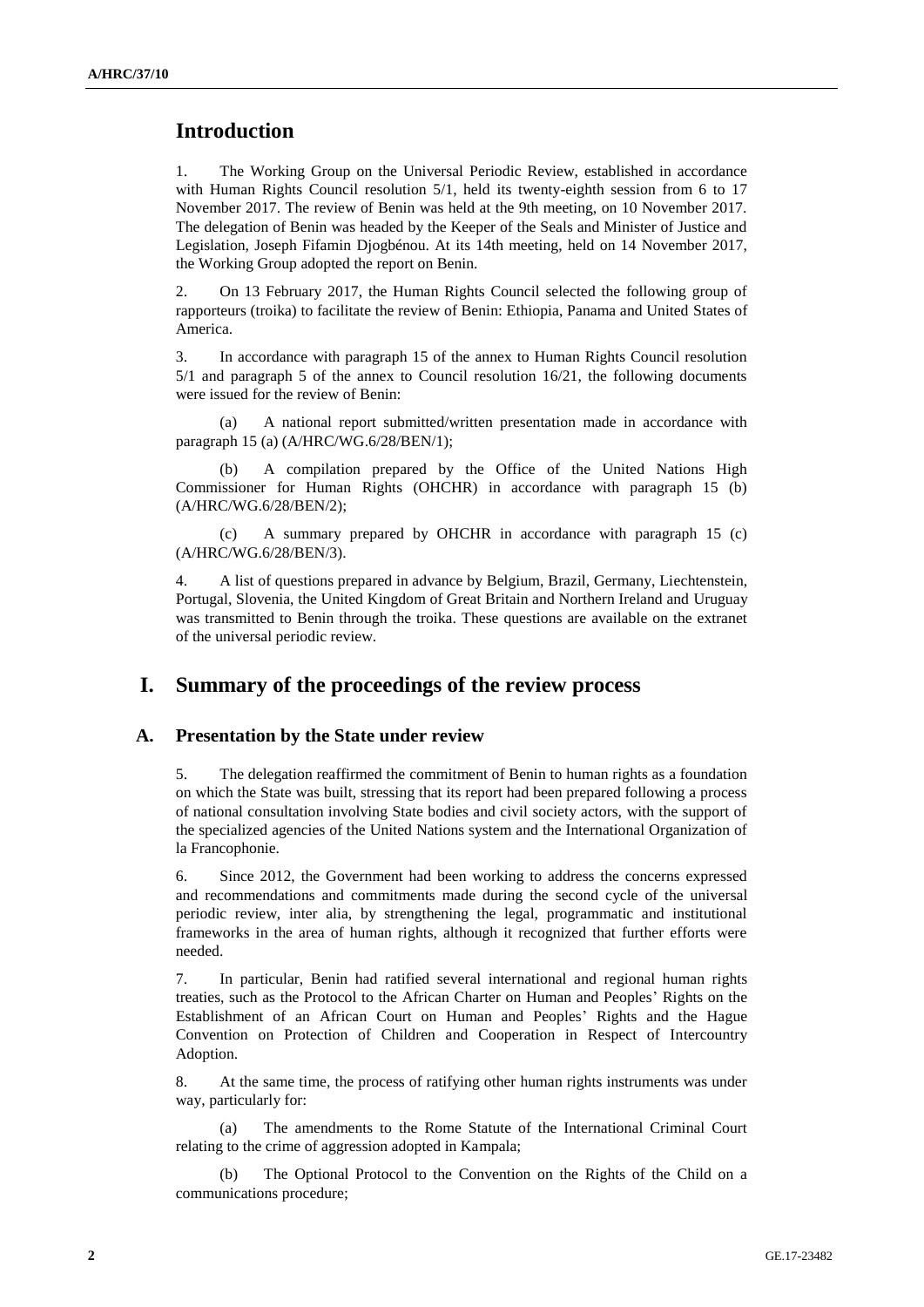(c) The Optional Protocol to the International Covenant on Economic, Social and Cultural Rights.

9. An important part of the work undertaken by Benin since 2012 had been the incorporation of international standards into national law. Several pieces of legislation had been adopted to that effect, including:

(a) The Children's Code Act of 25 November 2015;

(b) The Act of 13 April 2017 on the protection and promotion of the rights of persons with disabilities;

(c) The Act of 16 June 2016 on community service work, which promoted alternative penalties to deprivation of liberty for certain offences;

(d) The Act of 18 March 2013 on the Code of Criminal Procedure, which helped Beninese criminal procedure move towards ensuring better protection of human rights, for example, by allowing persons threatened with deprivation of liberty to challenge their detention before a judge.

10. In response to questions raised, the delegation clarified the status of the death penalty in Benin. After the ratification and entry into force of the Second Optional Protocol to the International Covenant on Civil and Political Rights, aiming at the abolition of the death penalty, the death penalty had been abolished in practice. The Constitutional Court had ruled that any death sentence would be unenforceable, and the sentences of the 14 persons currently sentenced to death were being commuted. The new Criminal Code, which would be adopted in the first quarter of 2018 by Parliament, would formally confirm the abolition of the death penalty in Benin.

11. With regard to the question of the protection of children's rights, in 2015, Benin had adopted a Children's Code that would raise the status of children and afford them protection in all areas. In 2014, Benin had approved a national child protection policy document, which specified, inter alia, the resources available to achieve the objectives set by the State. With a large proportion of the country's population under the age of 25, it was vital to protect this sector of the population legally and economically.

12. In this connection, the delegation addressed the issue of child labour. Many children in Benin were working, often under duress. The Government had put in place instruments to crack down on the main actors and accomplices in child labour, particularly when it was organized by groups on the margins of society. This was provided for above all by the introduction of specific provisions in the draft Criminal Code currently under consideration by the National Assembly.

13. Aside from the crackdown, the delegation raised the issue of economic and social support for the people of Benin in order to combat child labour. There were basic economic and social factors related to access to education, parental employment and social security which encouraged child labour and that the Government was attempting to address through the following measures:

Promotion of compulsory schooling and retention of children in school through the allocation of subsidies and the implementation of a comprehensive school canteen programme in all primary schools;

Establishment of an insurance system, including social security and universal health insurance, and support for the poorest families.

14. In concluding its introductory remarks, the delegation reiterated the commitment of Benin to human rights, stressing that it was the demand for human rights at the 1990 Conference of the Active Forces of the Nations that had enabled the State's transition to a democratic regime. The delegation stood ready to answer questions from the members of the Working Group on the Universal Periodic Review.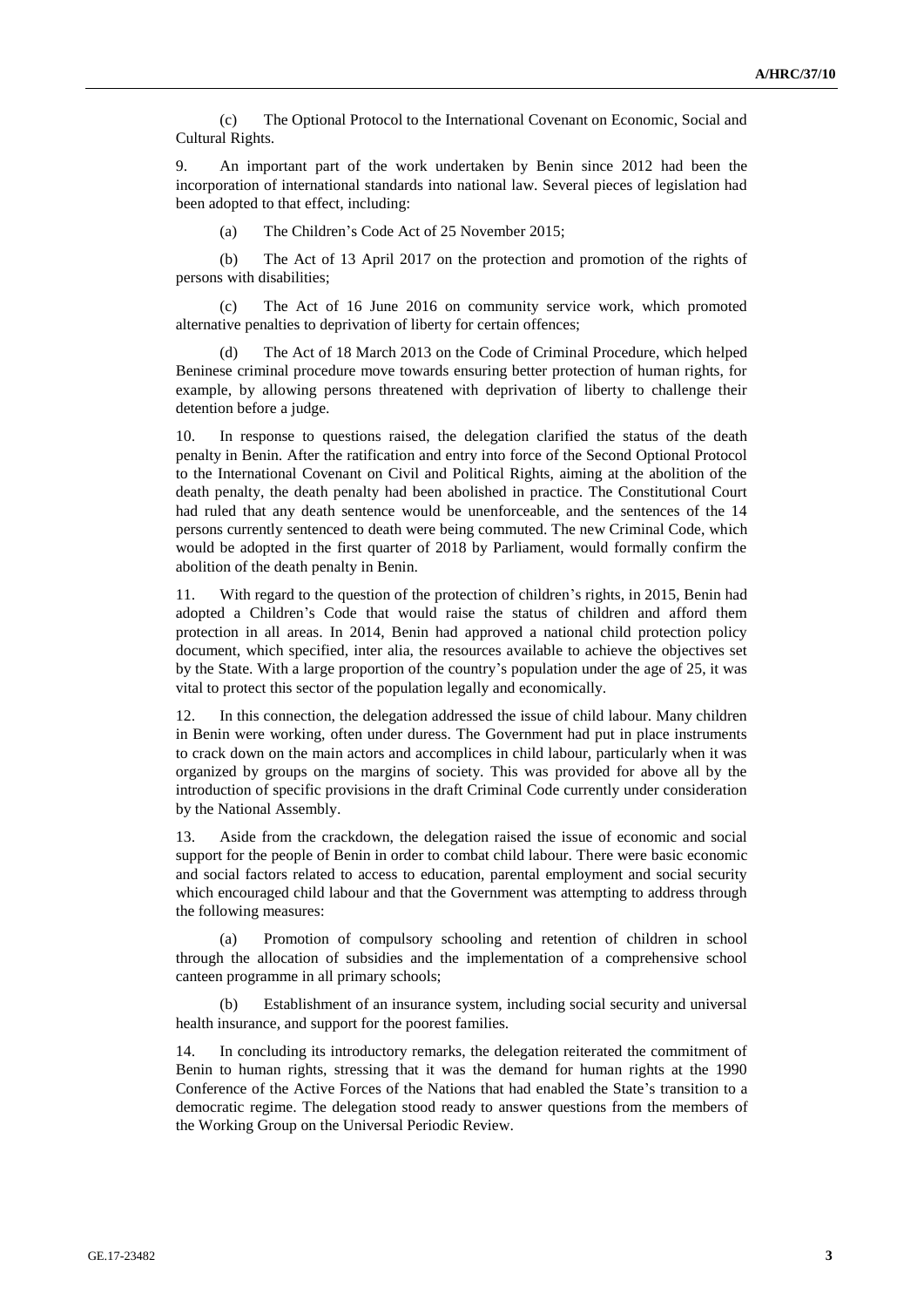### **B. Interactive dialogue and responses by the State under review**

15. During the interactive dialogue, 82 delegations made statements. Recommendations made during the dialogue are to be found in section II of the present report.

16. Bangladesh welcomed the establishment of the Human Rights Commission and the national authority to combat corruption. It noted that the Children's Code incorporated the provisions of the Convention on the Rights of the Child. Bangladesh congratulated Benin for having made education accessible for all children and introduced a national fund for youth employment.

17. Belgium welcomed the adoption of the Children's Code in 2015. It commended the comprehensive legal framework to combat impunity and measures to respect the rights of women. However, it noted the lack of significant impact that the latter had had with regard to the situation of women.

18. Botswana commended Benin for the adoption of the Children's Code, the Electoral Code and a decree on the establishment of powers and functions of the national institute for women. It commended the cooperation of Benin with the treaty bodies and human rights mechanisms.

19. China welcomed the adoption of laws to promote and protect the rights of children and people with disabilities. It praised the national plans formulated to combat racial discrimination and improve health care. It noted the efforts of Benin to eliminate poverty, reduce hunger, provide access to drinking water and promote youth employment.

20. Bulgaria commended the enactment of the Children's Code and the policy on free education. It welcomed the efforts of Benin to fulfil its obligations following the ratification of the Second Optional Protocol to the International Covenant on Civil and Political Rights, aiming at the abolition of the death penalty and the enactment of the new Criminal Code, providing for the abolition of the death penalty.

21. Burkina Faso congratulated Benin for the regulatory legislative measures it had taken since its second review. It regretted, however, the high rate of maternal mortality, harmful practices, in particular female genital mutilation, and child and forced marriages. It urged Benin to adopt the law recognizing the same rights for all children. It invited the international community to support Benin in its efforts.

22. Burundi congratulated Benin for the adoption of its Government Action Programme 2016–2021. It welcomed the adoption of a law to promote and protect persons with disabilities, the drafting of a national action plan to combat racial discrimination and the adoption of a national policy on justice. Burundi acknowledged the efforts of Benin in the area of justice and the incorporation of international treaties in national law.

23. Cabo Verde welcomed the ratification by Benin of the Convention on Protection of Children and Cooperation in respect of Intercountry Adoption and the Protocol to the African Charter on Human and Peoples' Rights on the Rights of Women in Africa. It encouraged Benin to share the results of the implementation of its national action plan to eliminate the worst forms of child labour.

24. Canada commended the adoption of the Children's Code in 2015, establishing a legal framework to protect children against sexual exploitation, and encouraged its effective implementation. However, Canada remained concerned that violations of those rights, particularly regarding freedom of expression and assembly, persisted.

25. The Central African Republic congratulated Benin for its broad consultations with civil society while drafting its national report for the universal periodic review and welcomed the adoption of several legal instruments strengthening the promotion and protection of human rights.

26. Chad praised the 2014 national action plan against racism and racial discrimination, xenophobia and intolerance. It noted with satisfaction the Government Action Programme 2016–2021, the adoption of the Children's Code and the law to prevent and prohibit domestic violence.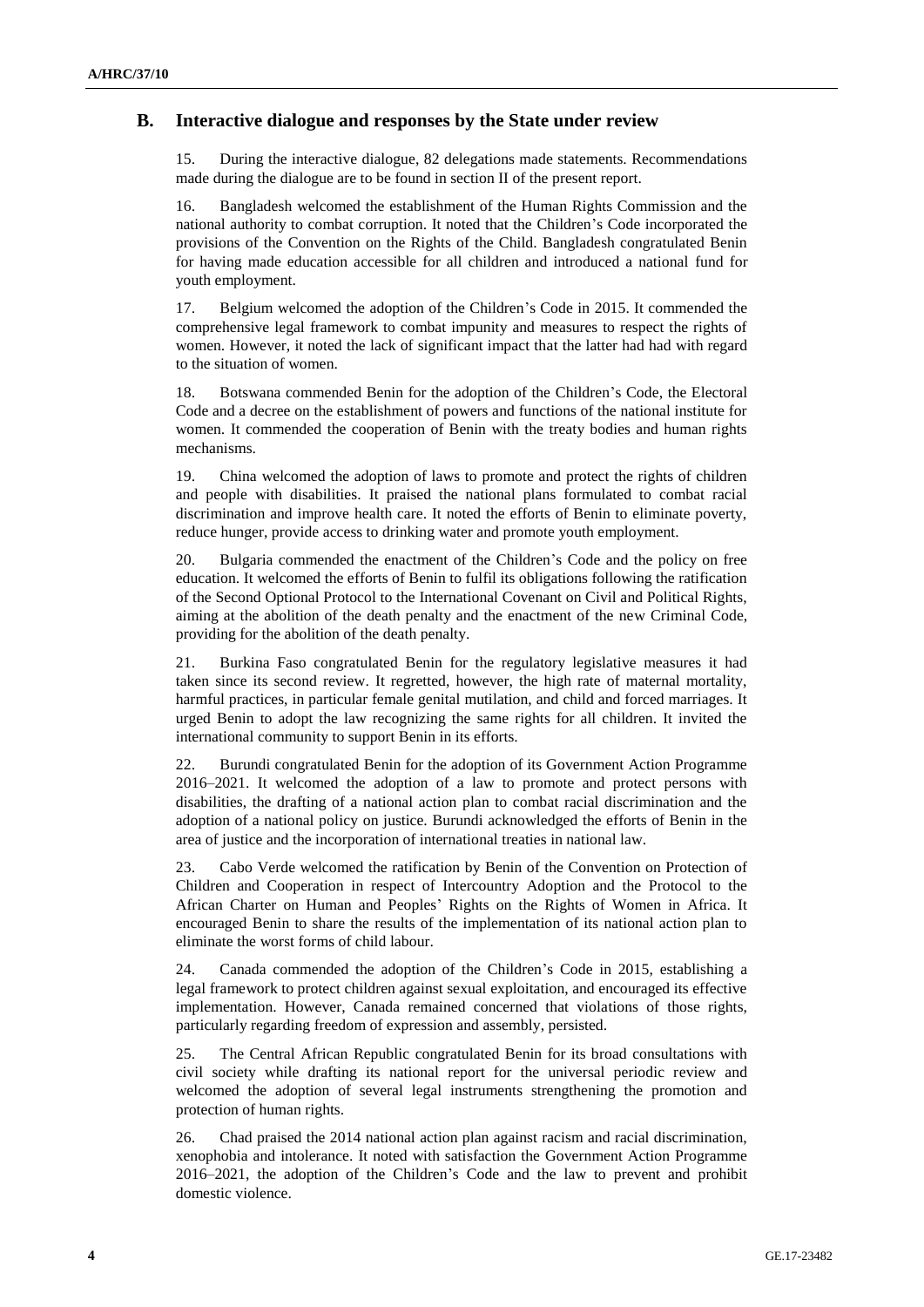27. Brazil commended the development of national action plans to combat racial discrimination and the worst forms of child labour. It welcomed the ratification of the Protocol to the African Charter on Human and Peoples' Rights on the Rights of Women in Africa. It encouraged Benin to expedite the ratification of other relevant human rights instruments.

28. Congo commended the adoption of the Children's Code. It encouraged the effective implementation of its provisions to eliminate any risk of death or abandonment of children with disabilities at birth, or those so-called "witch children", and to protect children from sale, trafficking and economic and sexual exploitation. Congo welcomed the cooperation of Benin with the treaty bodies and special procedures.

29. Côte d'Ivoire congratulated Benin for the regulatory and legislative measures it had taken to follow up on the recommendations from its second review, particularly the Government Action Programme 2016–2021 and the laws on the Human Rights Commission, the Electoral Code and the Code of Criminal Procedure.

30. Croatia welcomed the adoption of the Children's Code and the ratification of the Convention on Protection of Children and Cooperation in respect of Intercountry Adoption. It supported the efforts of Benin to ratify the Optional Protocol to the Convention on the Rights of the Child on a communications procedure. Croatia expressed concern at the socioeconomic and regional disparities in children's access to education. It encouraged Benin to address impunity regarding children's rights.

31. Guatemala regretted reports according to which the Human Rights Commission was still not operational, as well as reports of harmful practices against women and girls, in particular female genital mutilation.

32. Djibouti congratulated Benin for the measures it had taken since its last universal periodic review, notably the creation of a national authority to combat corruption, the adoption in 2015 of the Children's Code and the establishment of a national policy to protect children.

33. Egypt commended Benin for the progress it had made on human rights by enhancing legislative structures to ensure the harmonization of national legislation with international standards. It praised the country's submission of its periodic reports to the treaties bodies.

34. Ethiopia commended Benin for its protection and promotion of human rights. It praised its commitment to make education accessible to all, which, in its opinion, had been fulfilled gradually over the past 10 years.

35. France praised the adoption of the Children's Code, the Code of Criminal Procedure and the text on the creation of the Human Rights Commission. It commended the policies on the protection of children, the development of the justice system and combating violence against women. It was, however, concerned at the situation of vulnerable persons.

36. Georgia praised the ratification of several international agreements and conventions by Benin, including the Second Optional Protocol to the International Covenant on Civil and Political Rights and the adoption of the Children's Code. While welcoming the establishment in 2013 of the Human Rights Commission, it regretted that it was still not operational.

37. Germany expressed appreciation for the efforts undertaken by Benin to implement the recommendations it had received during its second review and the constructive way in which it was dealing with them. However, Germany remained concerned at the continuing human rights violations.

38. Ghana welcomed the ratification of international treaties by Benin and the national plan to combat racial discrimination, the National Health Development Plan (2009–2018), the national policy to protect children and the national policy on the development of the justice system. Ghana urged Benin to ratify the Convention on the Protection of the Rights of All Migrant Workers and Members of Their Families.

39. Cuba noted that Benin had taken measures to harmonize its national legislation and adopt policies on human rights. Cuba praised the commitment by Benin to apply a new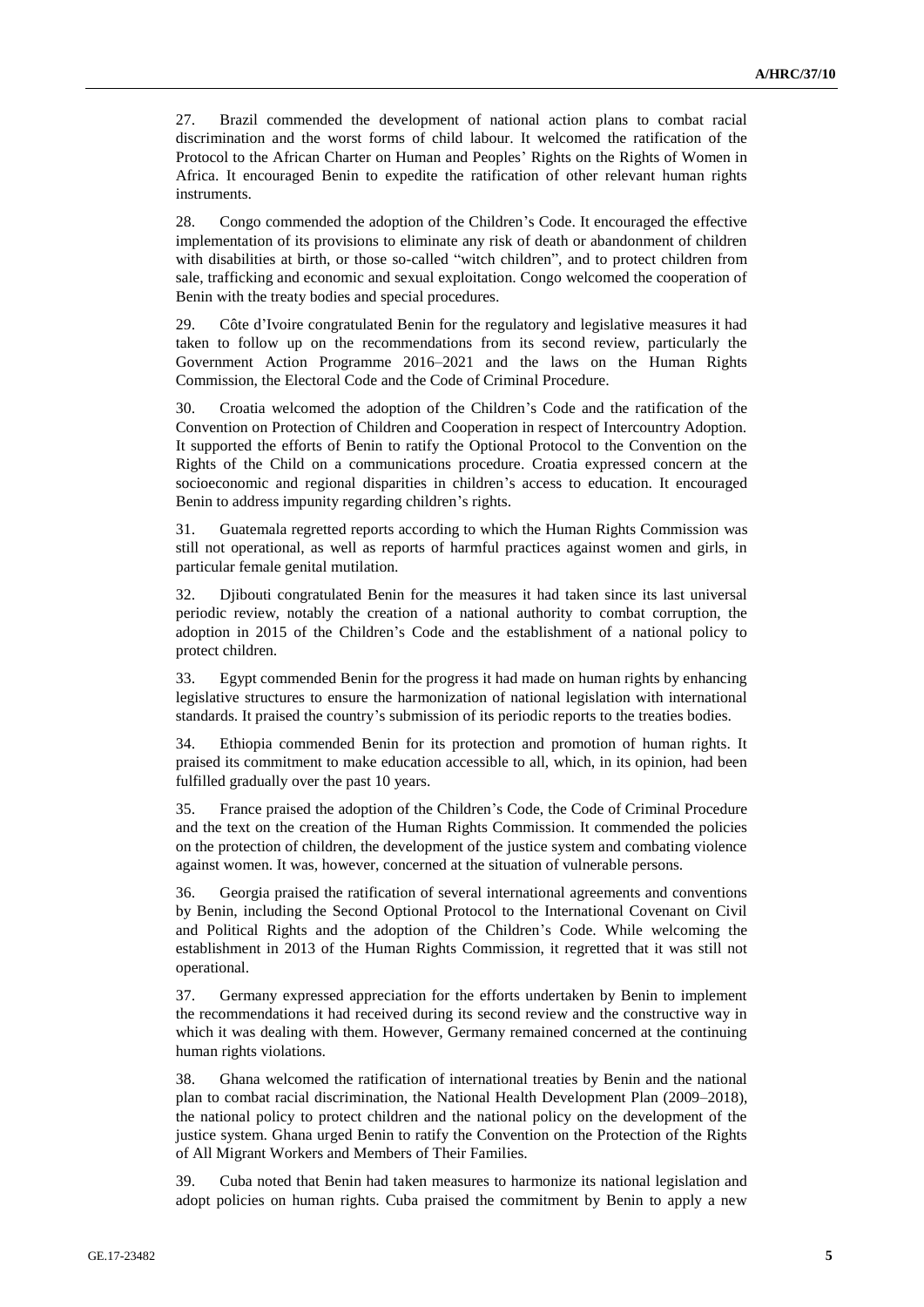policy on social security to improve access to social services for all citizens, especially for the poorest.

40. Haiti commended recognition by Benin of the competency of the African Court of Human and Peoples' Rights to receive complaints from non-governmental organizations (NGOs) and individuals. It welcomed the decision by Benin to exempt girls from paying school fees for secondary education and the adoption of the Children's Code.

41. The Holy See noted the legislative progress in Benin and the initiatives to foster protection, education and health-care services for children, and the birth registration programme to help to combat child trafficking and other forms of slavery. It mentioned the efforts to eradicate the killing of so-called "witch children".

42. Honduras commended the adoption of the national action plan against racism, racial discrimination, xenophobia and related intolerance. It also noted the decision of Benin to exempt girls from paying school fees for secondary education.

43. Iceland welcomed the progress made by Benin since its second review, including the adoption of the Children's Code. However, it noted that there was room for improvement.

44. India welcomed the establishment of a national authority to combat corruption. It noted the measures taken by Benin to combat poverty, strengthen the justice system, generate employment, combat violence against women and children, and implement the right to health. India encouraged Benin to complete the process of setting up its Human Rights Commission and ensuring its independence.

45. Indonesia commended the commitment of Benin to make education accessible to all and the adoption of the Children's Code. It welcomed the establishment, in 2016, of a national framework, through a national charter for social dialogue, to prevent and manage social conflicts, strengthen the democratic process and promote good governance.

46. Iraq welcomed the strengthening of the legal framework for the protection of children, the adoption of the Information and Communication Code and the adoption of the action plan against racial discrimination.

47. Ireland commended Benin for the abolition, in practice, of the death penalty. However, it noted that the sentences of death-row inmates had not yet been commuted. It welcomed the adoption of the Information and Communication Code, although it noted reports of restrictions and suspension of independent media outlets, and that some media offences were still punishable by prison sentences or heavy fines.

48. Italy commended Benin for the adoption of the Information and Communication Code, the Children's Code and the new Code of Criminal Procedure, and for the ratification of the Convention on Protection of Children and Cooperation in respect of Intercountry Adoption.

49. Kenya commended Benin for the efforts it had made in the implementation of the recommendations from previous universal periodic reviews and its engagement with human rights mechanisms, and encouraged it to maintain its efforts in implementing the outcome of the present review.

50. Libya welcomed the progress achieved in strengthening the judiciary and harmonizing national legislation with international standards, and the ratification of a number of international and regional instruments.

51. Madagascar welcomed the measures adopted to combat poverty, strengthen the judiciary, reduce prison overcrowding and combat violence against women and children. It commended the ratification of several international and regional instruments.

52. Malaysia welcomed the efforts made to harmonize the national legislation with international standards, and advancements made in the field of health, education, women's rights, children, housing and land management. It commended the new policy on social protection and access to basic social services, but it noted that infant, neonatal and maternal mortality rates remained high.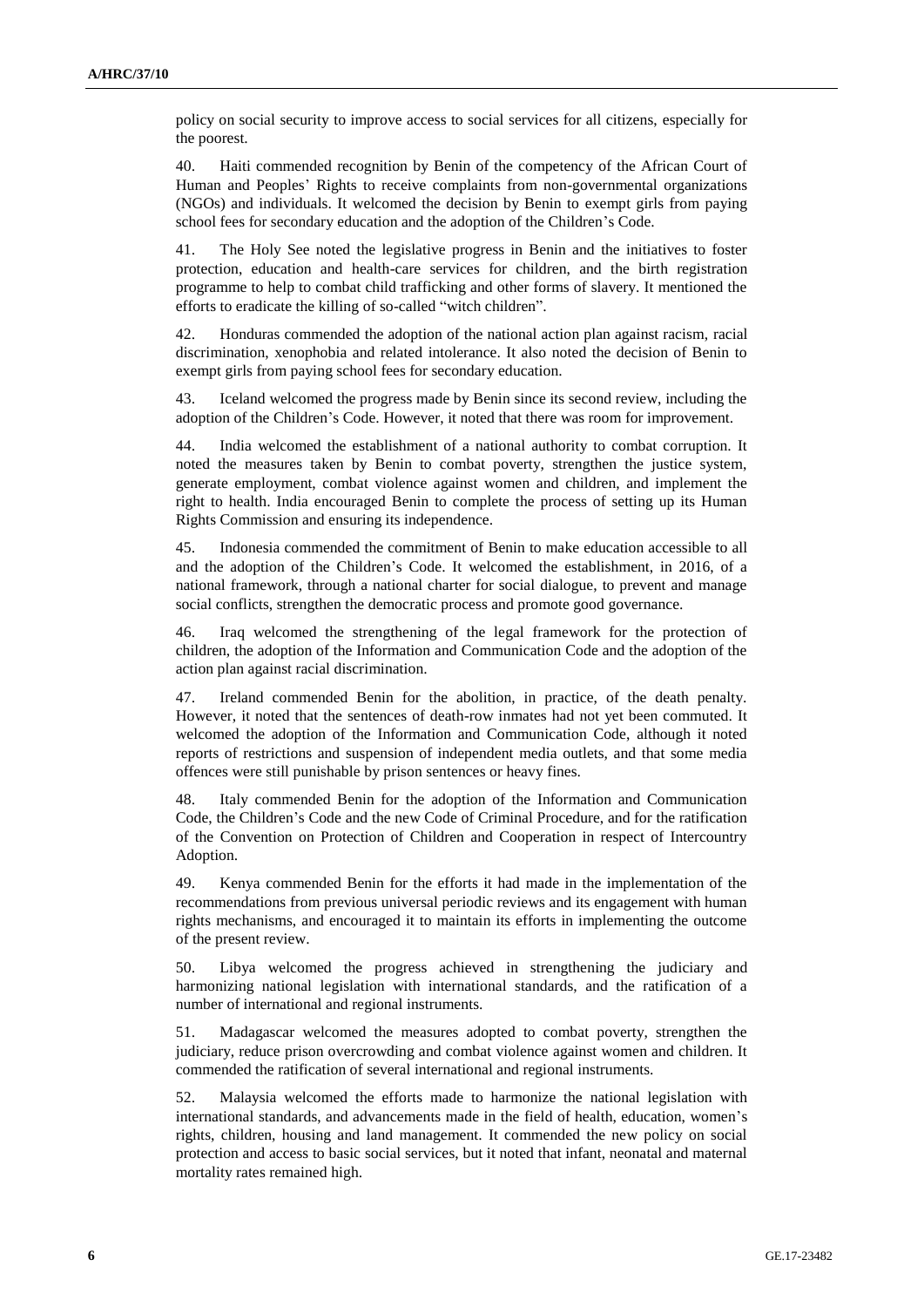53. The Maldives welcomed the Government Action Programme 2016–2021, extension of the free education policy to higher education, steps towards universal access to drinking water and adoption of the Children's Code, the national policy to protect children and the national action plan incorporating the provisions of the Convention on the Rights of the Child.

54. Mali congratulated Benin for the adoption of the Children's Code and the Information and Communication Code, the creation of the Human Rights Commission, the programmes of the National Agency for the Promotion of Employment, the facilitation of access to credit and the microcredit programmes for the poorest people, the national fund to promote youth employment and the establishment of a national corps of young volunteers to boost development. It encouraged the international community to support the efforts of Benin.

55. Mauritania commended Benin for the strengthening of its legal framework for the promotion and protection of human rights, and for progress made towards employment of young people, better access to basic social services and health care, and improving the quality of health-care services.

56. Mauritius congratulated Benin for the adoption of its Government Action Programme 2016–2021, the Children's Code and the child protection policy and related action plan. It welcomed measures to improve access to drinking water, health services and housing, provide free higher education and support the economic empowerment of women and the nationwide birth registration campaign.

57. Mexico acknowledged the progress of Benin in the area of freedoms of expression and opinion, and measures to improve access to justice and the prison system. Mexico welcomed the ratification of the Second Optional Protocol to the International Covenant on Civil and Political Rights and the approval of the Code of Persons and Family and a national action plan to combat racism, racial discrimination and xenophobia.

58. Montenegro welcomed the adoption of the action plan against racial discrimination and the law on the promotion and protection of the rights of persons with disabilities, but noted the concerns of the Committee on the Rights of the Child concerning the exclusion of children with disabilities. It regretted that a new Criminal Code abolishing the death penalty had not yet been adopted.

59. Morocco commended the adoption of the Children's Code and a national policy to protect children, the establishment of standards applicable to children's shelters and protection centres and the development of an action plan to eliminate the worst forms of child labour. It welcomed the creation of the Human Rights Commission and provisions in the Criminal Code and Code of Criminal Procedure to criminalize torture.

60. The delegation of Benin thanked the Member States for the recommendations made and gave assurances that they would be taken into account.

61. On the question of the suspension, qualified as arbitrary, of certain media outlets, the delegation referred to the recent adoption of an Information Code and the need to observe the rule of law; it also referred to the Audiovisual and Telecommunications Authority, an independent body established under the Constitution.

62. The delegation also stressed that the security forces had not used excessive force while policing recent demonstrations. It indicated that the Government would have applied sanctions in the event of police abuse.

63. With regard to the recommendation to register the births of all citizens, a registration mechanism for registering the Beninese population had been set up to ensure that every citizen was provided with biometric and digital civil-status records so that they could assert their civil, economic, social and political rights.

64. As for strengthening the judicial system, the process of providing resources and recruiting 118 young trainee judges, in addition to the 150 members of the judiciary already employed, continued.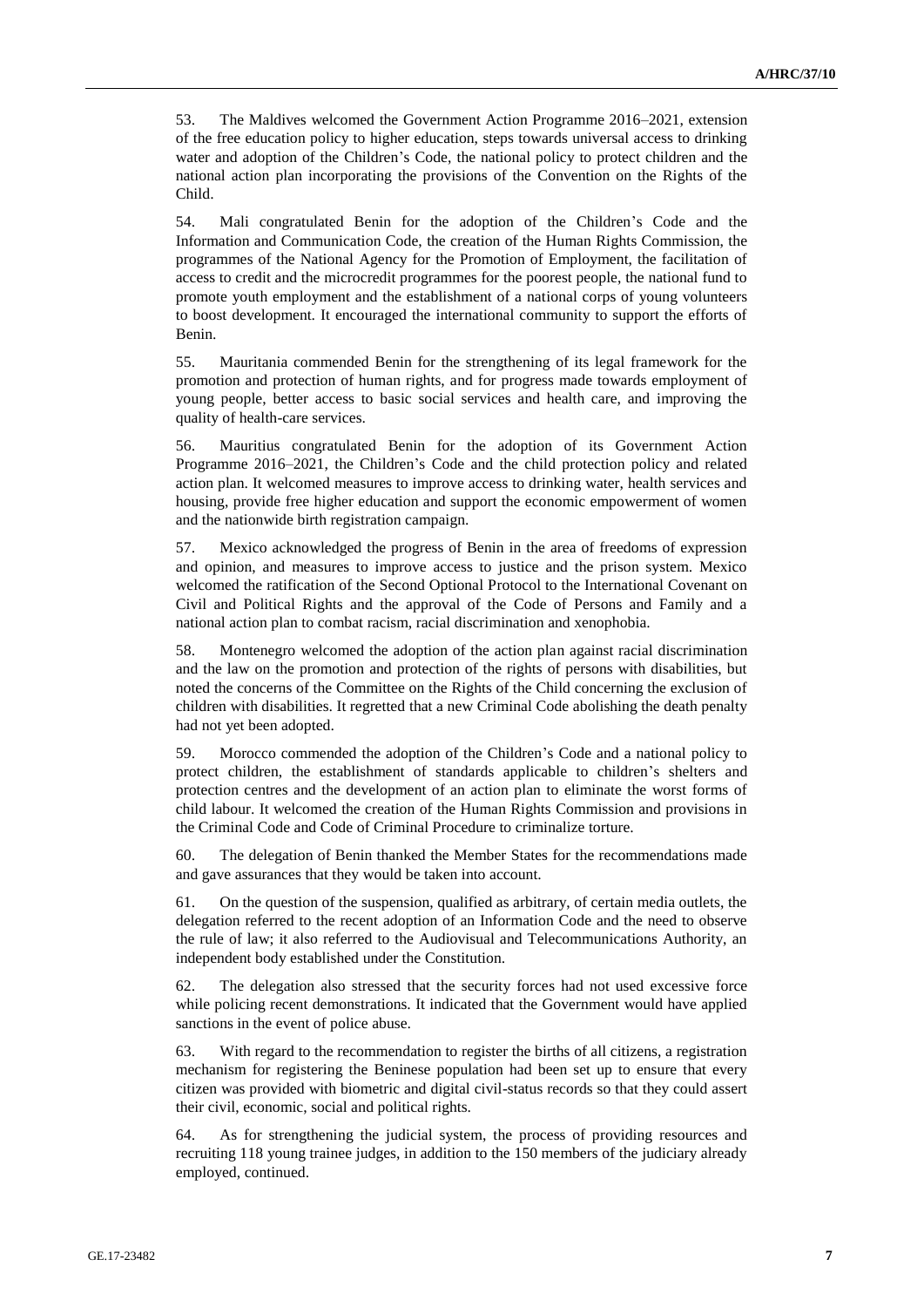65. Concerning the prison population, the delegation indicated that the number of prisoners had decreased from 7,247 in 2012 to 6,297 in 2017 (out of a national population of more than 10 million). There were 119 minors, including 7 girls, and 243 women, including 26 mothers of young children, held in prisons in Benin. The separation between the male/female and adult/minor quarters had been ensured thanks to the organizations and strategic partners that had provided assistance to Benin on separation measures.

66. Of these prisoners, 60 to 70 per cent were incarcerated on a temporary basis and few would be subject to criminal sanctions. Benin had just adopted a decree to separate prisons from correctional facilities. A prison agency had recently been created to deal exclusively with prison establishments.

67. The delegation added that the Beninese Human Rights Commission was also being set up.

68. In addition, the Beninese Criminal Code, currently under consideration by the National Assembly, would contain material relating to crimes against humanity and torture.

69. The delegation then recalled that the Second Optional Protocol to the International Covenant on Civil and Political Rights, aiming at the abolition of the death penalty, had been ratified. The Supreme Council of Justice was going to adopt a decree commuting the death penalty to appropriate penalties.

70. Also on the subject of the ratification of treaties, the delegation recalled that the Convention on the Elimination of All Forms of Discrimination against Women had been ratified.

71. The delegation affirmed that prosecutions had been carried out and sentences handed down for impermissible actions against *vidomegon* children.

72. With regard to cultural or ritual mutilation and infanticide, the Government was not aware of any cases that had not resulted in prosecutions. In addition, an awareness-raising campaign had been launched in traditional places of worship where children were provided with education and health care, and irregularities observed were punished.

73. Namibia commended Benin for the progress it had made in implementing the recommendations of its second review, despite the various challenges regarding capacity faced by the country, and encouraged it to continue implementing the Government Action Programme 2016–2021 with emphasis on its third pillar on improving the living conditions of the population.

74. Nepal welcomed the adoption of the law creating the Human Rights Commission and encouraged Benin to make it operational as early as possible. It commended Benin for the launch of a national policy to protect children and related action plan, steps taken towards the abolition of the death penalty and protecting women's rights and economic, social and cultural rights.

75. The Netherlands welcomed the efforts to improve prison conditions and abolish the death penalty. It encouraged Benin to develop a concerted strategy to reduce prison overcrowding and remove the death penalty from all national legislation.

76. Nigeria welcomed the creation of the Human Rights Commission, a national authority to combat corruption and the regional offices of the Ombudsman. It also welcomed the improvements in prison conditions and the efforts made to bring national legislation into line with international standards.

77. Pakistan welcomed the efforts made towards the eradication of poverty, ensuring women's rights and combating violence against women. It appreciated the adoption of the Children's Code and the national policy to protect children and its action plan.

78. Portugal thanked Benin for its report and welcomed the establishment of a programme of "child-friendly" courts.

79. Qatar welcomed the ratification by Benin of a range of international instruments and the setting up of human rights bodies. It commended initiatives that had been undertaken to facilitate the population's access to health services.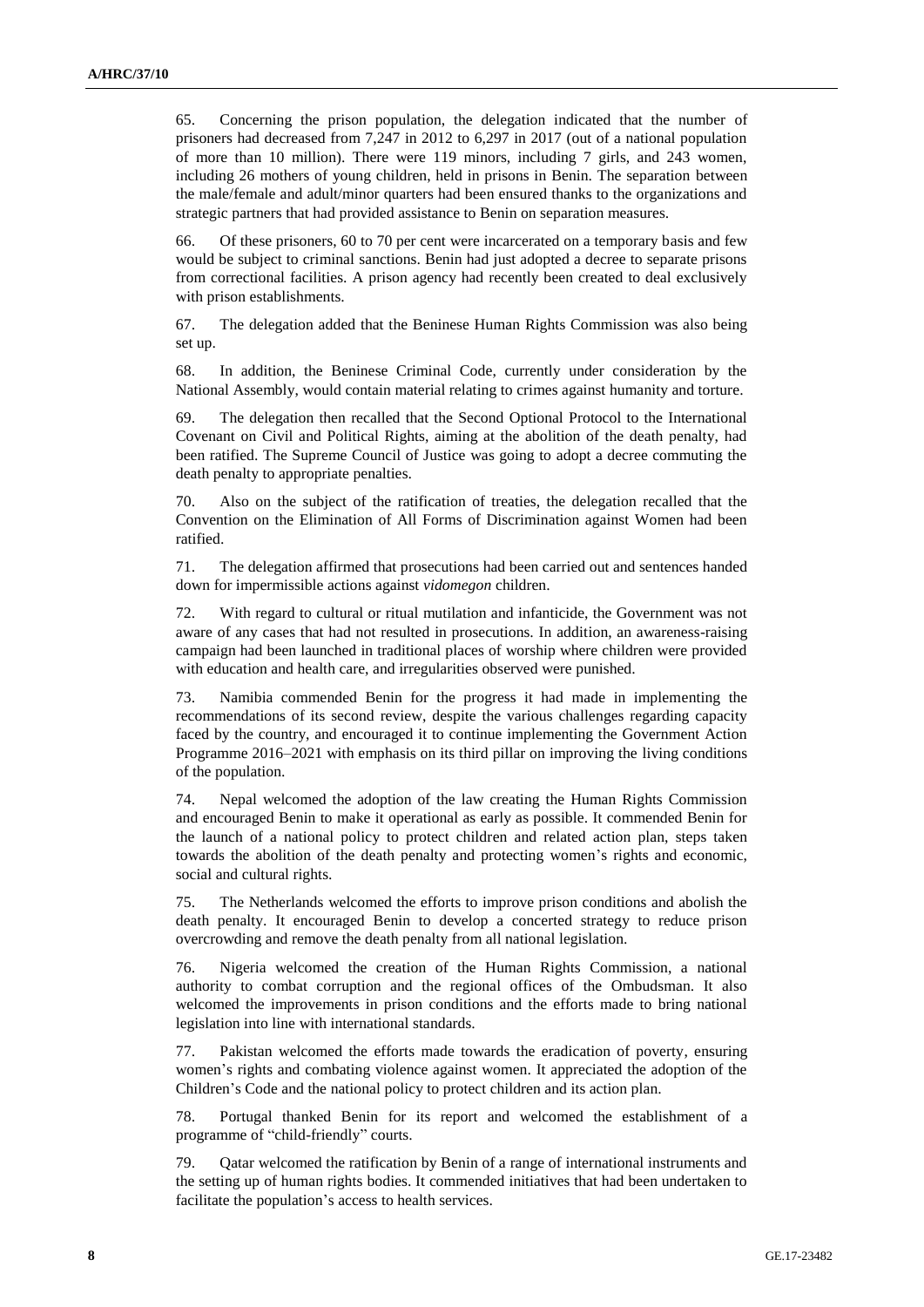80. The Republic of Korea commended Benin for its 14-point national implementation plan following its second review, and for the adoption of the Children's Code and of the new Code of Criminal Procedure, guaranteeing the right to a fair trial.

81. The Republic of Moldova welcomed the strengthening of the legal protection of children, the justice system development policy, the action plan against racial discrimination, the adoption of a document on the standard operating procedures to be followed in combating violence against women, the recognition of the competence of the African Court on Human and Peoples' Rights to receive cases from NGOs and individuals. It asked whether the rights of children to be heard and participate in public life were ensured in the legislation.

82. Rwanda commended the efforts that had been made to improve the social and economic status of the population and to accede to the Convention on the Prevention and Punishment of the Crime of Genocide. It encouraged Benin to remove provisions pertaining to the death penalty from its Criminal Code.

83. Saudi Arabia praised the measures that had been taken by Benin to encourage the employment of young people, especially through programmes carried out by the National Agency for the Promotion of Employment and the facilitation of credit and microcredit.

84. Senegal welcomed the adoption of a national action plan against racial discrimination, the signing of a national charter on social dialogue by the Government, the National Employers Council and trade unions, and the adoption of the Government Action Programme 2016–2021.

85. Sierra Leone commended the adoption of a national action plan against racial discrimination, the Children's Code and the Government Action Programme 2016–2021. It also commended Benin for hosting the African symposium for human rights defenders in 2017.

86. Slovenia noted with appreciation the adoption of the Children's Code and a national policy to protect children, and the accession of Benin to the Second Optional Protocol to the International Covenant on Civil and Political Rights. It expressed concern at the prevalence of, and impunity for, female genital mutilation and early and forced marriages, especially in rural areas, and at prison overcrowding and the conditions of detention. It encouraged Benin to bring its Criminal Code into line with its international commitments.

87. South Africa welcomed the Constitutional Court's ruling on the illegality of the death penalty, and commended Benin for the Children's Code and the promotion of youth employment. It also welcomed the improvement of the screening and care of people living with HIV/AIDS, as well as the setting-up of integrated support centres for victims of gender-based violence.

88. South Sudan commended Benin for ratifying several regional and international legal instruments. It noted with satisfaction that Benin had adopted several laws during its second review, and the incorporation of the Convention on the Rights of the Child into the Children's Code.

89. Spain welcomed the creation of the Human Rights Commission and the ratification of the Convention of the Rights of Persons with Disabilities and its Optional Protocol.

90. The State of Palestine commended Benin for the adoption of the Children's Code and echoed the recommendation to adopt a comprehensive strategy with local protection mechanisms accessible to children. It welcomed the acceptance by Benin of the recommendation made during its second review to provide free education.

91. Sudan commended the ratification and/or adoption of several regional and international conventions and strategic plans. It encouraged Benin to improve women and children's rights and the situation in prisons. It encouraged Benin to take the necessary measures to fight poverty and support social and economic rights.

92. Switzerland welcomed the adoption of the 2015 Children's Code. However, it noted that numerous challenges persisted in that area. It also noted that the health system was still fragile and that emergency care was not accessible to all.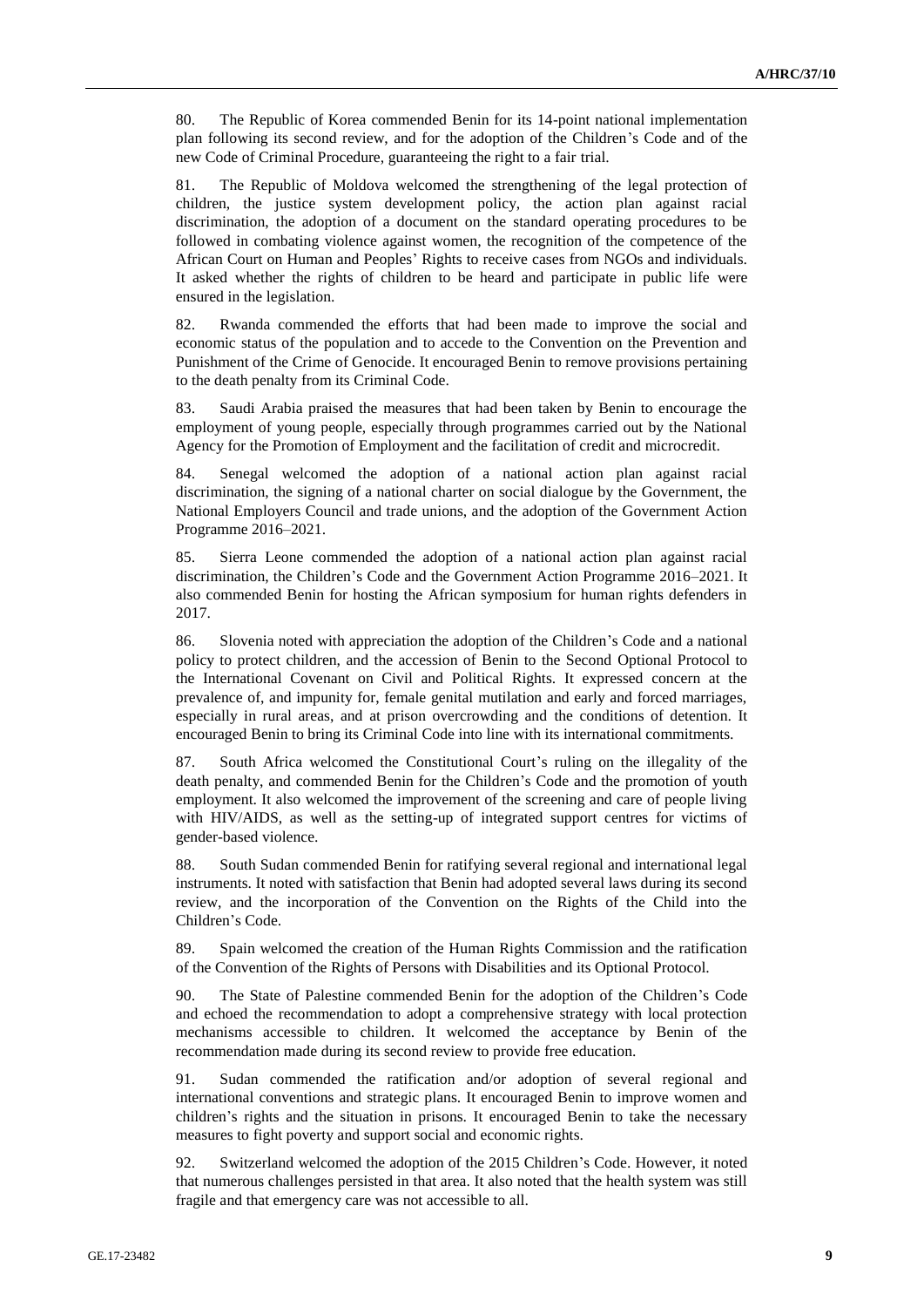93. Timor-Leste commended the adoption of the action plan against racism, racial discrimination, xenophobia and related intolerance and the Government's decision in 2015 to exempt girls from fees for secondary schools.

94. Togo commended Benin for the improvements it had made in the field of human rights and the various positive legislative changes, and the creation of a national institution to promote women's rights and of a national authority to combat corruption. Togo called on the international community to continue supporting Benin in its efforts to improve the situation of vulnerable persons.

95. Tunisia welcomed the steps taken by Benin to implement recommendations from the previous cycle. It commended the cooperation of Benin with UNHCR and the establishment of the Human Rights Commission.

96. Turkey welcomed the adoption of the Children's Code in 2015 and the decision to exempt girls from fees at secondary schools. It appreciated the legislative progress in Benin and the national action plans in the area of human rights.

97. Ukraine welcomed the adoption of the Children's Code, the Information and Communication Code and the law on the establishment of the Human Rights Commission. Ukraine recognized the commitment of Benin to eliminate torture and the steps taken in that regard, including the adoption of new laws and the organization of related training programmes.

98. The United Kingdom welcomed the decision of the Constitutional Court to abolish the death penalty. It urged Benin to implement recommendations regarding prison conditions. It remained concerned at the continued practice of ritual infanticide and urged Benin to work closely with experts and NGOs to eradicate it. It supported recommendations from the Special Rapporteur on the sale of children and sexual exploitation of children, including child prostitution, child pornography and other child sexual abuse material. While welcoming the measures taken in the security sector, it remained concerned at the lack of independence of the judiciary.

99. The United States recognized the efforts of Benin to protect children from human trafficking. However, it remained concerned at the lack of sufficient measures and that the penalties for trafficking crimes were weak. It applauded the launch of a national authority to combat corruption and the collaboration between the Government and civil society actors on good governance and transparency initiatives. It noted that early and forced marriage continued to be a major problem in Benin.

100. Uruguay, while welcoming the measures that had been taken by Benin to eliminate gender imbalance, it shared the concern of OHCHR at the absence of a national mechanism for monitoring the rights of women and the lack of related data. Uruguay welcomed the advances regarding birth registration further to the creation of the General Direction of the Civil Registry. It was concerned at the observations made by the United Nations Educational, Scientific and Cultural Organization regarding the accessibility and quality of education.

101. The Bolivarian Republic of Venezuela welcomed the legislative progress that had been made in Benin, including the adoption of the law on community work in 2016 and the Children's Code in 2015. It highlighted the implementation of the Government Action Programme 2016–2021, aimed at strengthening democracy.

102. Viet Nam welcomed the results of Benin in implementing the recommendations made during the second cycle, and the public policies to promote and protect economic, social and cultural rights, in particular the adoption of laws on promoting and protecting the rights of persons with disabilities and the Children's Code. It noted the challenges faced by Benin regarding food security, access to drinking water and housing.

103. Zambia noted with satisfaction the measures taken to combat poverty, strengthen the justice system, reduce prison overcrowding, combat violence against women and children and promote economic, social and cultural rights, including improving prison conditions.

104. Zimbabwe welcomed the creation of the Human Rights Commission, the adoption of the Children's Code and the development of the national action plans to combat and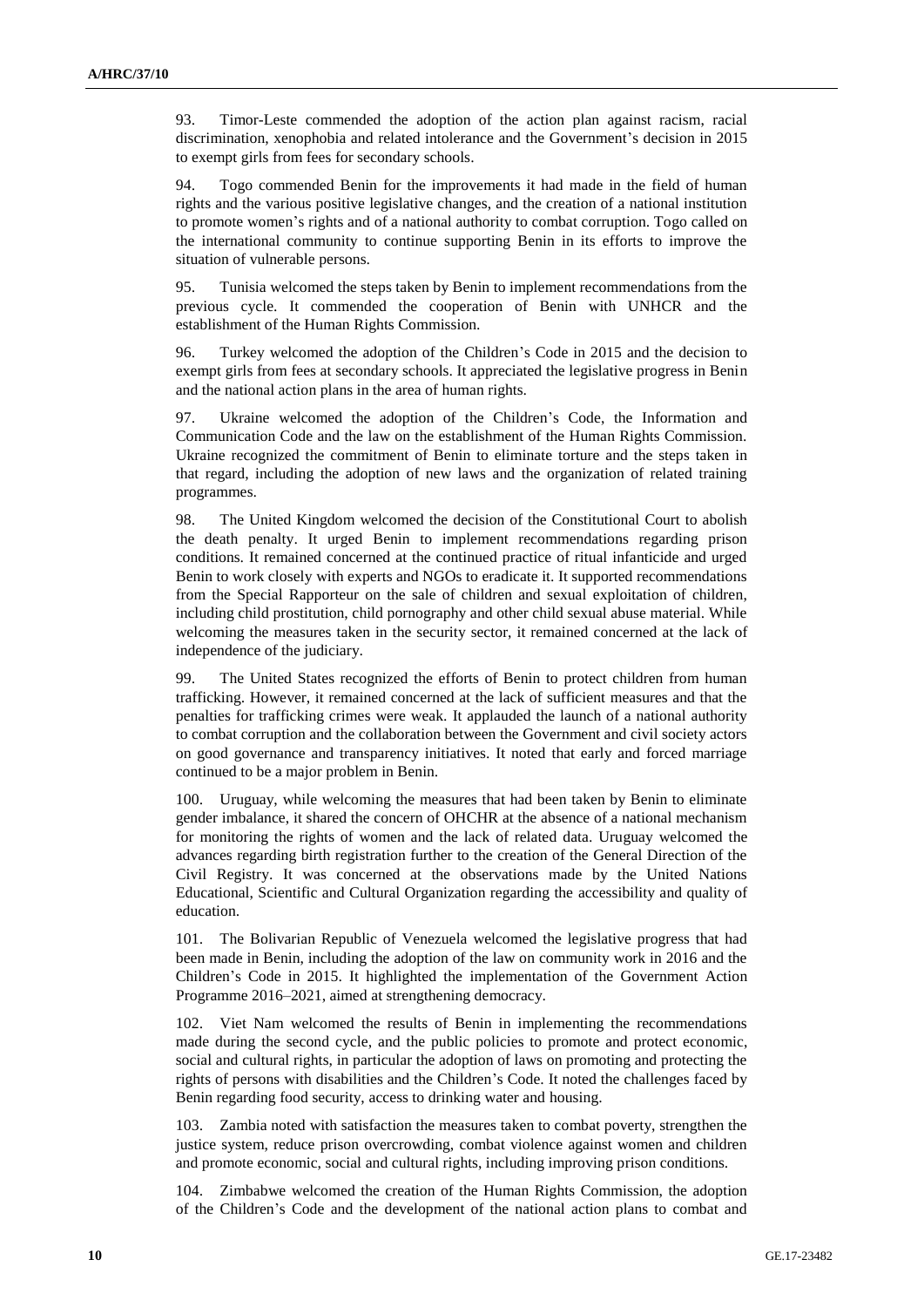eliminate the worst forms of child labour and racial discrimination. It also noted the measures that had been taken by Benin to promote youth employment, and the rights to water, food, housing, health and education.

105. Algeria noted that the legislative framework had been reinforced regarding the rights of children, communication and information, elections and justice. It welcomed the ratification of the Protocol to the African Charter on Human and Peoples' Rights on the Establishment of an African Court on Human and People's Rights, and the creation of a national institute to promote the rights of women, a national authority to combat corruption and shelters for children.

106. Angola welcomed the ratification of the Protocol to the African Charter on Human and Peoples' Rights on the Establishment of an African Court on Human and People's Rights and the adoption of the Human Rights Commission and a national action plan on the elimination of the worst forms of child labour.

107. Argentina thanked Benin for the submission of its national report and made recommendations.

108. Armenia, while welcoming progress made at the legislative level, remained concerned at the persistence of discrimination against women. It welcomed the decennial plan on education and encouraged Benin to ensure free education for all and increase school enrolment for girls. It also encouraged Benin to improve access to birth registration.

109. Australia commended Benin on the removal of provisions for the death penalty from its Code of Criminal Procedure and on its contribution to the launch of the African Union Campaign to End Child Marriage and its related national campaign. Australia was concerned at the reportedly poor conditions in prisons in Benin.

110. Azerbaijan welcomed the establishment of a national authority to combat corruption and the fact that Benin had started to organize competitive recruitment of civil servants. It also commended the efforts of Benin to implement the right to education, in particular its policy on free education.

111. The delegation thanked all speakers and confirmed that their expressions of encouragement would be taken into account.

112. On issues relating to forced labour and forced marriage, the delegation promised that such acts would be prosecuted and that responses to the recommendations would be provided.

113. With regard to the independence of the judiciary, Benin stated that it was making every effort to strengthen its judicial system by extending the judicial map and recruiting clerks and more judges.

114. In a difficult national and global context, satisfying the economic, social and cultural rights of citizens was proving difficult to achieve. However, the Government of Benin remained focused on the human rights situation.

115. In addition, Benin had undertaken to follow up on all the comments it had accepted, including those relating to the establishment and functioning of the Beninese Human Rights Commission.

116. The delegation appealed to technical and financial partners to continue to support Benin in implementing development programmes, including for the promotion and protection of human rights.

117. In conclusion, the delegation reiterated its appreciation to the troika, Council members, Member States and the Office of the United Nations High Commissioner for Human Rights for their support.

## **II. Conclusions and/or recommendations**

118. **The recommendations formulated during the interactive dialogue listed below have been examined by Benin and enjoy the support of Benin:**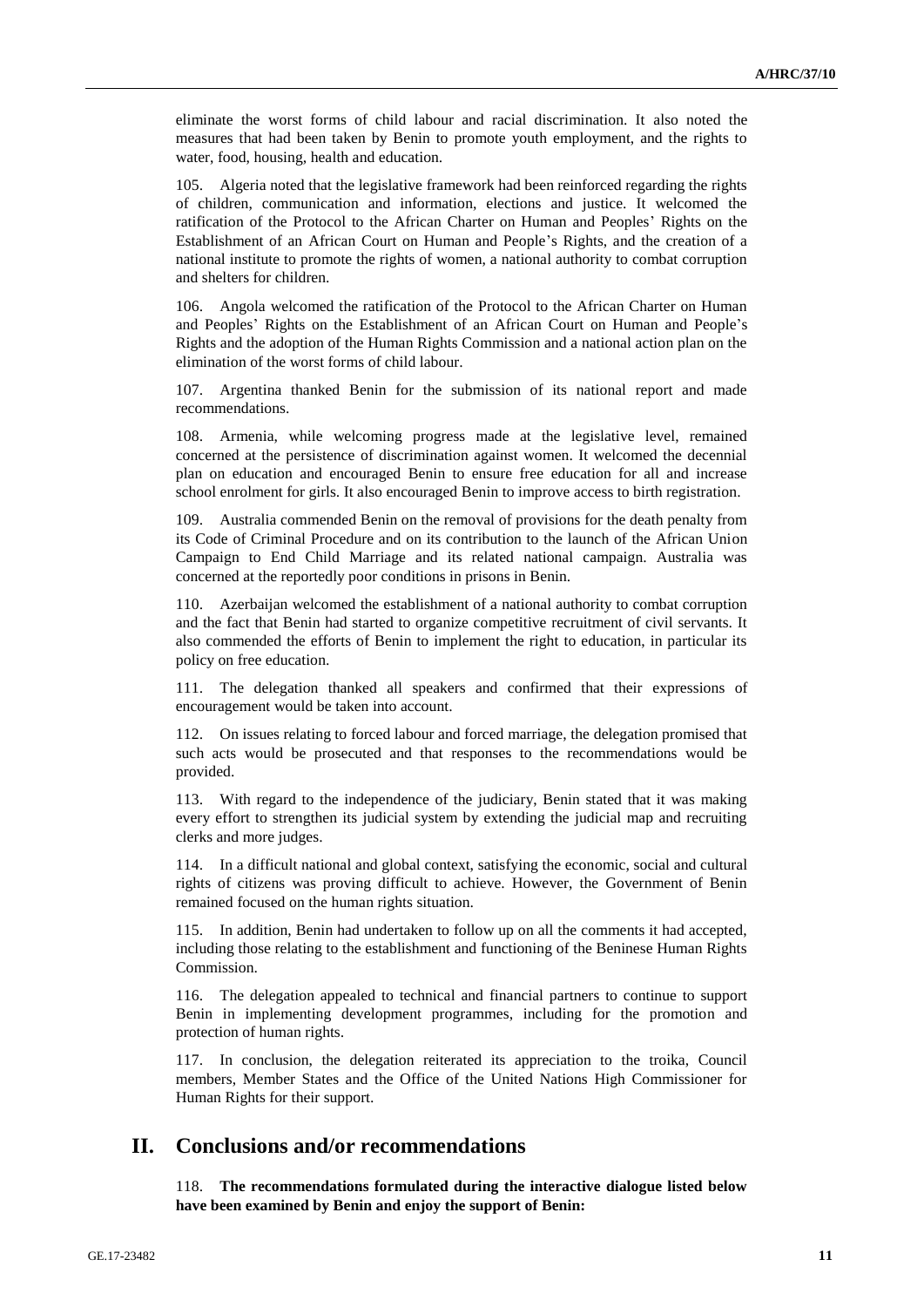118.1 **Speed up the ratification process of the International Convention on the Protection of the Rights of All Migrant Workers and Members of Their Families (Burundi); Step up efforts to ratify the International Convention on the Protection of the Rights of All Migrant Workers and Members of Their Families (Indonesia); Promptly ratify the International Convention on the Protection of the Rights of All Migrant Workers and Members of Their Families (Guatemala);**

118.2 **Ratify the Optional Protocol to the Convention on the Rights of the Child on a communications procedure (Montenegro) (Portugal);**

118.3 **Speed up the ratification process of the Optional Protocol to the International Covenant on Economic, Social and Cultural Rights, which establishes a communication procedure (Burundi);**

118.4 **Promptly ratify the Optional Protocol to the Convention on the Elimination of All Forms of Discrimination against Women (Guatemala);**

118.5 **Ratify the International Convention for the Protection of All Persons from Enforced Disappearance (Iraq);**

118.6 **Ratify the Second Optional Protocol to the International Covenant on Civil and Political Rights (Mexico);**

118.7 **Accelerate the process of ratification of the international instruments listed in the national report (see para. 13) (Madagascar);**

118.8 **Ratify the Indigenous and Tribal Peoples Convention, 1989 (No. 169) of the International Labour Organization (Guatemala);**

118.9 **Sign the Treaty on the Prohibition of Nuclear Weapons (Guatemala);**

118.10 **Ratify the Convention on the Non-Applicability of Statutory Limitations to War Crimes and Crimes against Humanity (Armenia);**

118.11 **Intensify efforts to submit national reports to the various treaty bodies (Iraq);**

118.12 **Adopt an open, merit-based selection process when selecting national candidates for treaty body elections (United Kingdom of Great Britain and Northern Ireland);**

118.13 **Take specific and effective measures to make the Human Rights Commission fully operational, and also to guarantee the Commission's independence by ensuring adequate resources and financial autonomy as recommended by the Human Rights Committee (Bangladesh);**

118.14 **Speed up the process of selecting the members of the Human Rights Commission to make it operational (Côte d'Ivoire);**

118.15 **Appoint the members of the Human Rights Commission and provide the necessary means for its functioning and independence (France);**

118.16 **Appoint the members of the Human Rights Commission and ensure their independence by providing them with financial autonomy and sufficient human and material resources to carry out their mandate, in accordance with the principles relating to the status of national institutions for the promotion and protection of human rights (the Paris Principles) (Guatemala);**

118.17 **Continue efforts to make sure that the Human Rights Commission functions in an effective and independent manner (Georgia);**

118.18 **Make the national Human Rights Commission operational (Germany);**

118.19 **Continue the establishment of the Human Rights Commission (Iraq);**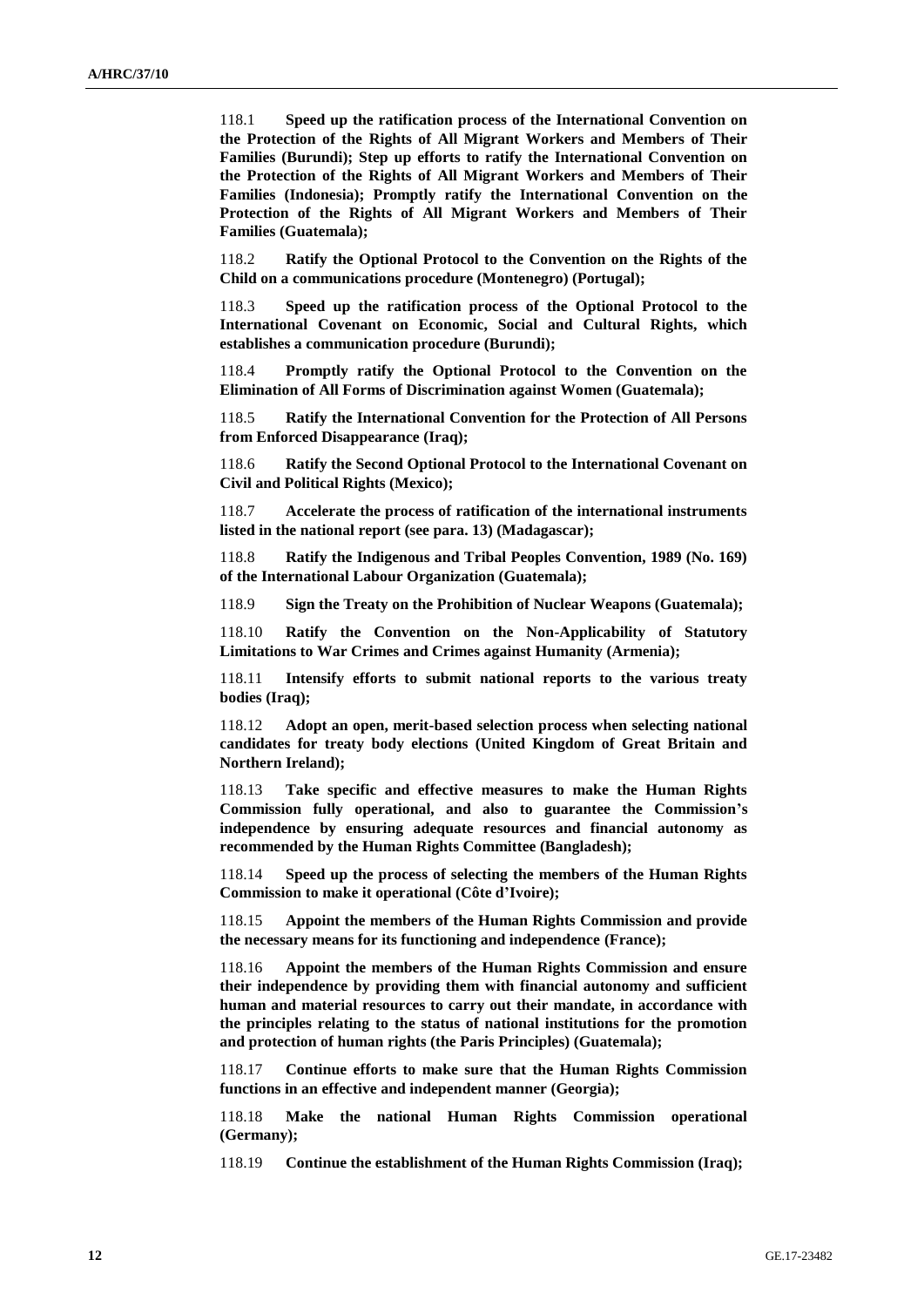118.20 **Take the necessary measures to ensure that the national Human Rights Commission is fully functional and equipped with the necessary mandate and resources in accordance with the Paris Principles (Nepal);**

118.21 **Undertake the necessary steps to ensure that the national Human Rights Commission operates in accordance with the Paris Principles, particularly in terms of its financial independence and with sufficient human and material resources to enable it to effectively exercise its mandate (Netherlands);**

118.22 **Ensure that the national Human Rights Commission operates in compliance with the Paris Principles, particularly in terms of its financial independence (Republic of Korea);**

118.23 **Finalize the set-up of the Human Rights Commission and ensure its functioning in accordance with the Paris Principles (Republic of Moldova);**

118.24 **Enhance its efforts to strengthen the effectiveness of its human rights institution to bring it fully into line with the Paris Principles (Rwanda);**

118.25 **Set up the Human Rights Commission, which was created in 2013 (Senegal);**

118.26 **Expedite the functionality of its national human rights institution (Sierra Leone);**

118.27 **Expedite the setting up of the Human Rights Commission (South Africa);**

118.28 **Continue to build up the national human rights institutional framework, in particular the Human Rights Commission, and ensure its effective functioning (Ukraine);**

118.29 **Fully capacitate and empower the national institute for women (South Africa);**

118.30 **Continue efforts to harmonize nation legislation with international conventions to which Benin is a party (Qatar);**

118.31 **Take all necessary measures to ensure that national human rights instruments are rigorously implemented (Burkina Faso);**

118.32 **Speed up the process of adoption of the new Criminal Code (Georgia);**

118.33 **Expedite the adoption of the draft law on trafficking in persons in accordance with international law (Iceland);**

118.34 **Promulgate the adopted texts in order to make them effective and operational (Madagascar);**

118.35 **Adopt the various legislative recommendations, including the act on gender and women's participation in political life, and a national monitoring mechanism for women's rights (Namibia);**

118.36 **Expedite legislation to criminalize torture and bring perpetrators to justice, in accordance with the Convention against Torture and Other Cruel, Inhuman or Degrading Treatment or Punishment (Republic of Korea);**

118.37 **Adopt the new Criminal Code so as to finally exclude the death penalty from its legislation (Republic of Moldova);**

118.38 **Expedite the adoption of the draft law on trafficking in persons, in accordance with international law (Timor-Leste);**

118.39 **Speed up the adoption of the new Criminal Code (Zambia);**

118.40 **Ensure that Parliament adopts all the pending legislation (Zambia);**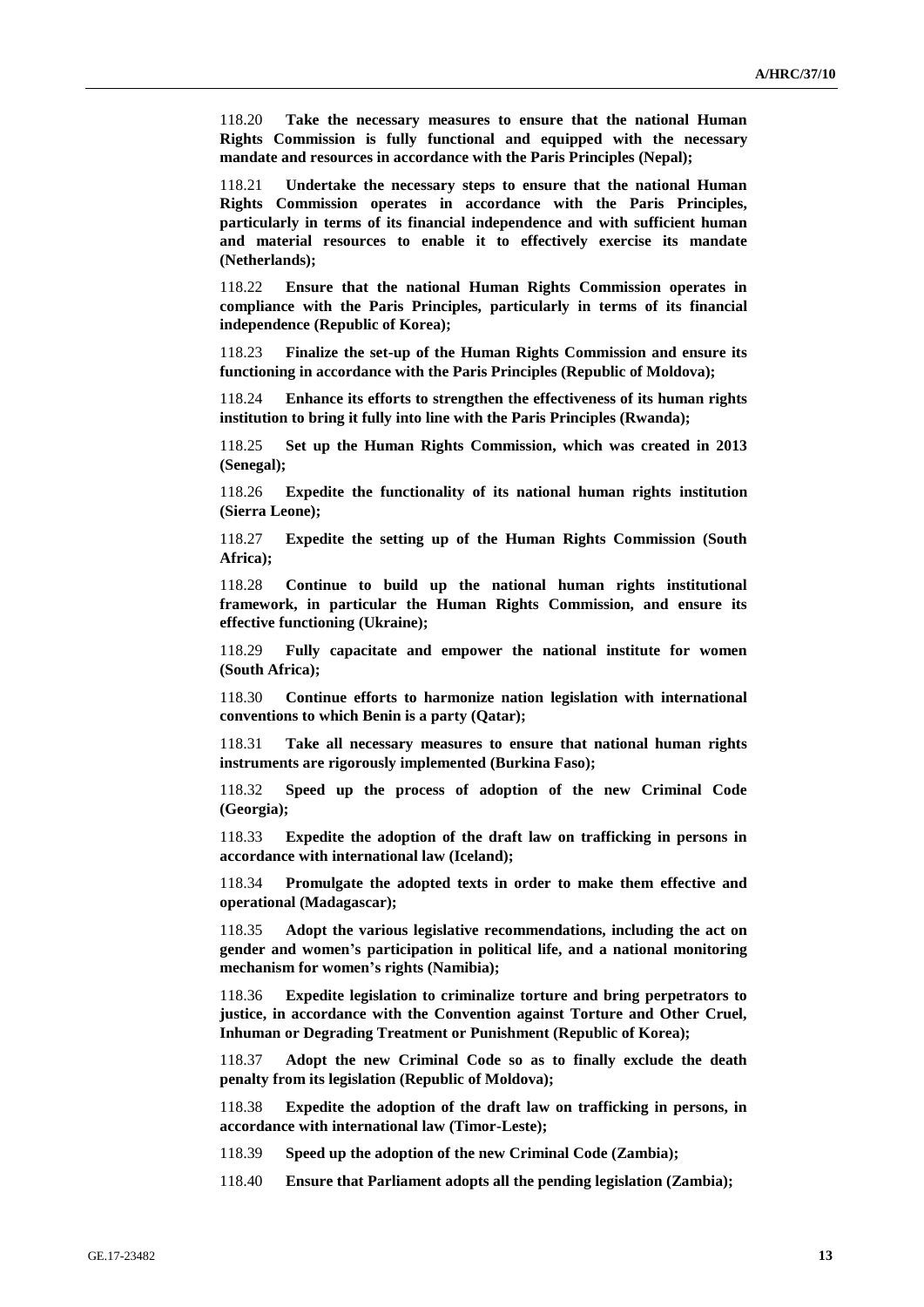118.41 **Bring its national legislation into conformity with the provisions of the international human rights instruments to which it is a party (Zimbabwe);**

118.42 **Pass legislation as soon as possible to ensure that the Second Optional Protocol to the International Covenant on Civil and Political Rights is implemented in domestic law as soon as practicable (Australia);**

118.43 **Continue efforts to combat discrimination (Morocco);**

118.44 **Continue to promote economic and social sustainable development, raise people's standard of living and lay a solid foundation for the enjoyment of all human rights by its people (China);**

118.45 **Continue to establish policy to support the creation of incomegenerating activities through the provision of ongoing training, the promotion of entrepreneurship and the granting of credit to specific projects (Ethiopia);**

118.46 **Implement pillar 3 of the Government Action Programme 2016–2021, which focuses on improving the living conditions of the population (Cuba);**

118.47 **Continue to mobilize resources and the necessary technical support to further enhance its capacity to fulfil its human rights obligations (Nigeria);**

118.48 **Sustain and scale up the ongoing efforts to attain the Sustainable Development Goals, such as access to drinking water, food security, access to health care and education (Nigeria);**

118.49 **Consider adopting development plans to improve the living conditions of the vulnerable populations, especially women and children (Pakistan);**

118.50 **Further strengthen its efforts to combat poverty for provision of equitable access and resources to all its people (Pakistan);**

118.51 **Continue and further expand its microcredit programme for the poorest people and ensure loan allocations to women (Pakistan);**

118.52 **Develop infrastructure in rural areas to enable better access for people to basic social services (Senegal);**

118.53 **Continue strengthening its social programmes to improve the quality of life of its people, in particular the most in need, with the assistance and cooperation that the country requests (Bolivarian Republic of Venezuela);**

118.54 **Take further proper legislative measures to abolish the death penalty (Ukraine);**

118.55 **Commute the sentences of the last individuals to be sentenced to death and work to improve the detention conditions in the country's prisons (Canada);**

118.56 **Complete the process aimed at the abolition of the death penalty (Central African Republic);**

118.57 **Adopt, as soon as possible, the Criminal Code containing the provisions on the abolition of the death penalty and the criminalization of torture, and adopt the law criminalizing all forms of trafficking and the decrees of application of the Children's Code (France);**

118.58 **Approve the Criminal Code and, in particular, the abolition of the death penalty (Holy See);**

118.59 **Reflect the abolition of the death penalty in its legislative framework and commute existing death sentences to prison sentences (Ireland);**

118.60 **Commute the sentences of the inmates currently sentenced to death and, having already acceded to the Second Optional Protocol to the International Covenant on Civil and Political Rights, speed up the adoption of the new Criminal Code to abolish the death penalty (Namibia);**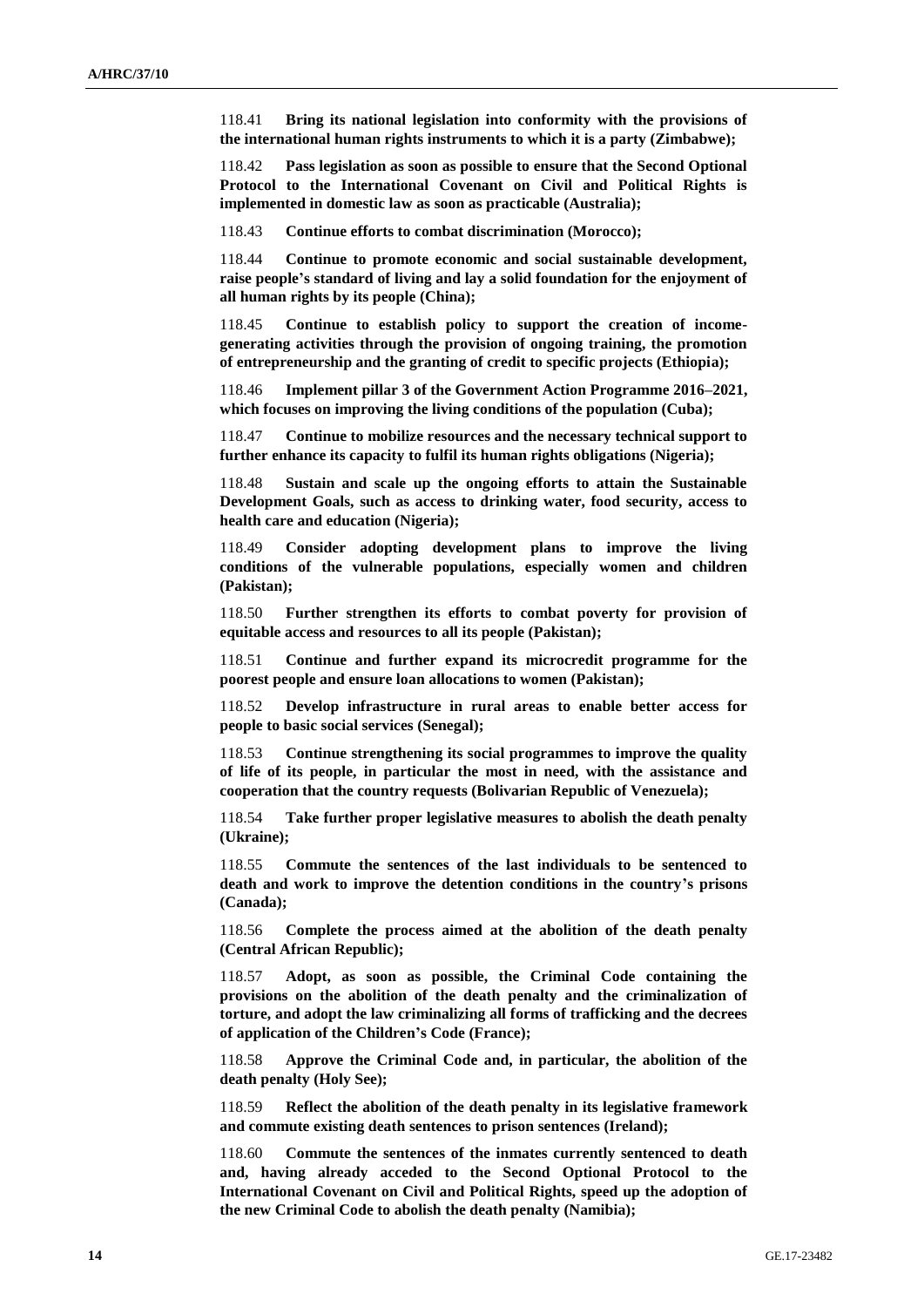118.61 **Take appropriate measures to fight against so-called acts of popular justice (Congo);**

118.62 **Undertake investigations on extrajudicial killings in order to bring the perpetrators to justice and to provide reparation to the victims or to their families (Montenegro);**

118.63 **Make torture a criminal offence in accordance with the Convention against Torture (Zambia);**

118.64 **Conduct prompt and impartial investigations into allegations of torture and ensure that anyone committing such a crime receives a punishment commensurate with the gravity of the act (Zambia);**

118.65 **Launch the human rights educational programmes for law enforcement officers on combating torture and respect for human rights (Ukraine);**

118.66 **Strictly apply the provisions of the Code of Criminal Procedure, in particular those relating to the maximum period of detention on remand (France);**

118.67 **Take steps to reform the prison system and to ensure the protection of the rights of detainees (Italy);**

118.68 **Continue improving the often still precarious conditions in Benin prisons (Germany);**<sup>1</sup>

118.69 **Continue its efforts aimed at improving detention conditions (Central African Republic);**

118.70 **Take all necessary measures for the strict separation of detainees according to their age, sex and status, with the aim of improving prison conditions, as follow-up to paragraphs 108.34, 108.36, 108.37 and 108.38 of the recommendations from the second cycle (Haiti);**

118.71 **Redouble efforts to improve the conditions of the detention facilities, with particular consideration for women and children, and expedite trials (Holy See);**

118.72 **Improve prisons and the living and health conditions in detention facilities and, in particular, end overcrowding and the lack of sanitation, enable easy visits by the relatives of children and prohibit and punish prison officers for acts of torture and ill-treatment (Kenya);**

118.73 **Take further steps to conclude the ongoing prison modernization (Nigeria);**

118.74 **Continue to improve prison conditions, enhancing measures already adopted to avoid overcrowding, malnutrition and poor sanitation, and end the abusive use of pretrial detention (Spain);**

118.75 **Continue efforts to improve prison conditions, prison capacity and find alternative solutions to imprisonment (Angola);**

118.76 **Address the overcrowding of prisons, including through actions to minimize long pretrial detention periods (Australia);**

118.77 **Guarantee the poorest people access to legal aid (France);**

118.78 **Support the efforts of the judiciary to effectively implement the adopted reforms by ensuring adequate financial support from the Ministry of Justice as foreseen in the national development plan in the area of justice (Germany);**

 $1$  The recommendation as read during the interactive dialogue was: "Continue improving the often still miserable conditions in Benin prisons" (Germany).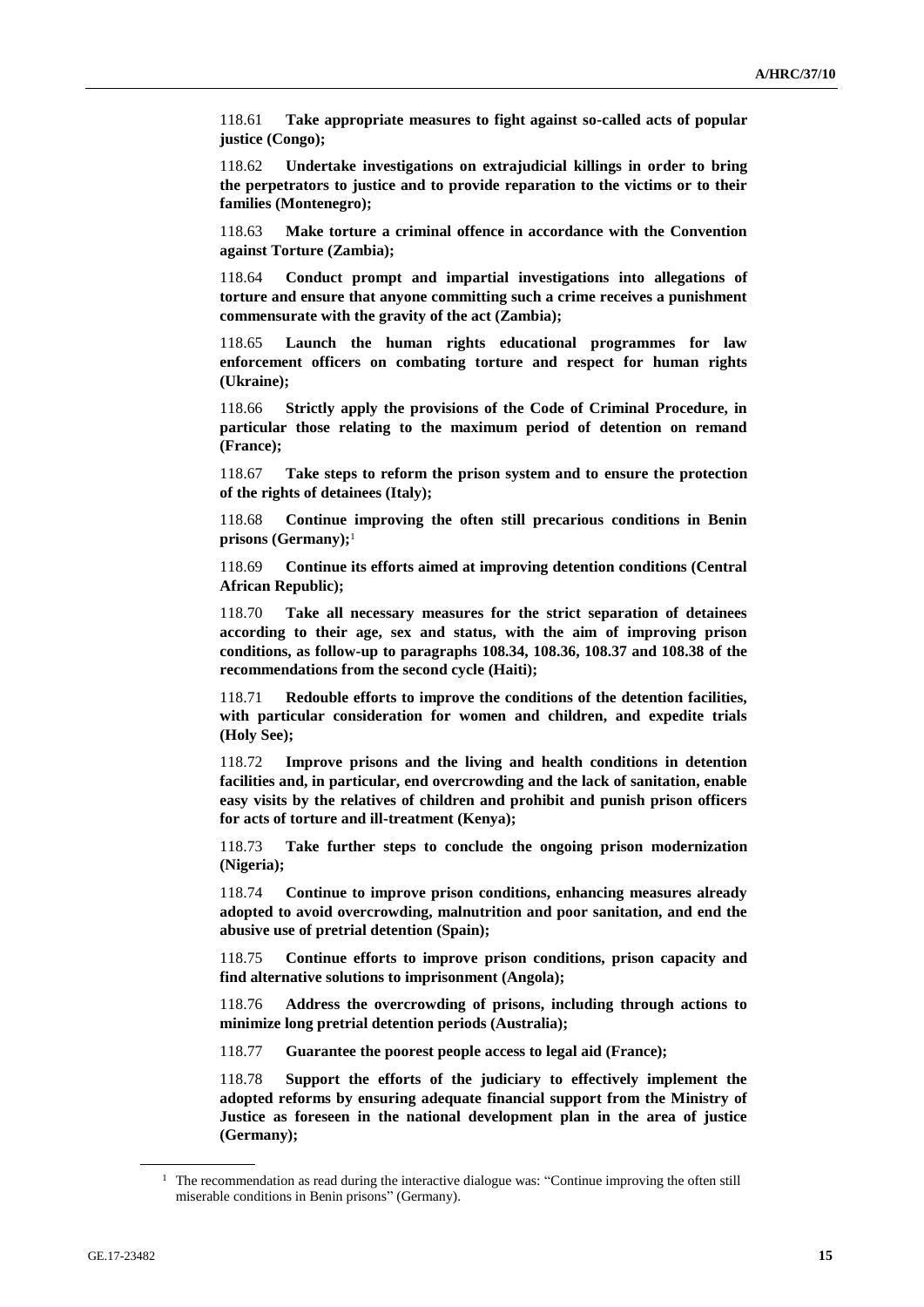118.79 **Significantly strengthen the cooperation between the different actors of the judiciary to avoid long pretrial detention and to ensure every citizen's right to a fair trial in due time (Germany);**

118.80 **Finalize the ongoing judicial reforms, in particular on the Criminal Code (Senegal);**

118.81 **Continue to strengthen efforts to provide better legal protection for vulnerable groups, especially women, children and youth, by increasing the number of specialized judges and providing free legal services for those who seek it (Netherlands);**

118.82 **Sustain and strengthen nascent anti-corruption and transparency initiatives, in consultation with civil society, including through follow-on discussions to the national anti-corruption forum held in June (United States of America);**

118.83 **Revise the bill on freedom of association, freedom of expression and freedom of assembly, submitted in 2012, which is currently pending review by the Supreme Court, with a view to adopting legislation that will protect the rights of civil society (Canada);**

118.84 **Continue its efforts to establish efficient and transparent public services (Azerbaijan);**

118.85 **Take the necessary measures for the adoption of laws on the new Criminal Code, trafficking in persons and the prison system (Côte d'Ivoire);**

118.86 **Continue efforts to put an end to human trafficking and sexual exploitation of children (Iraq);**

118.87 **Legislate to counter human trafficking and protect victims (South Africa);**

118.88 **Take all necessary steps to enforce laws on forced labour, modern slavery and human trafficking, in particular on child trafficking (United Kingdom of Great Britain and Northern Ireland);**

118.89 **Finalize and enact legislation to criminalize all forms of human trafficking, as defined in international law, with sufficiently stringent penalties (United States of America);**

118.90 **Continue strengthening the action plan on the trafficking of human beings in order to prevent this crime, providing protection to victims and punishing the perpetrators (Bolivarian Republic of Venezuela);**

118.91 **Seek to legislate minimum standards for the elimination of people trafficking, including the trafficking of women and girls (Australia);**

118.92 **Continue applying effective measures for the promotion of employment among young people that allow fair and satisfactory labour conditions (Bolivarian Republic of Venezuela);**

118.93 **Continue its efforts to further promote the integration of young people into the labour market (Viet Nam);**

118.94 **Adopt integrated local development plans to improve the living conditions and living standards of vulnerable populations (Congo);**

118.95 **Continue to step up investment in agriculture and ensure food security (China);**

118.96 **Continue its efforts in the fight against hunger, in order to achieve food security and ensure that all people, at all times, have physical, social and economic access to sufficient, safe and nutritious food that meets their dietary needs and food preferences for an active and healthy life (Brazil);**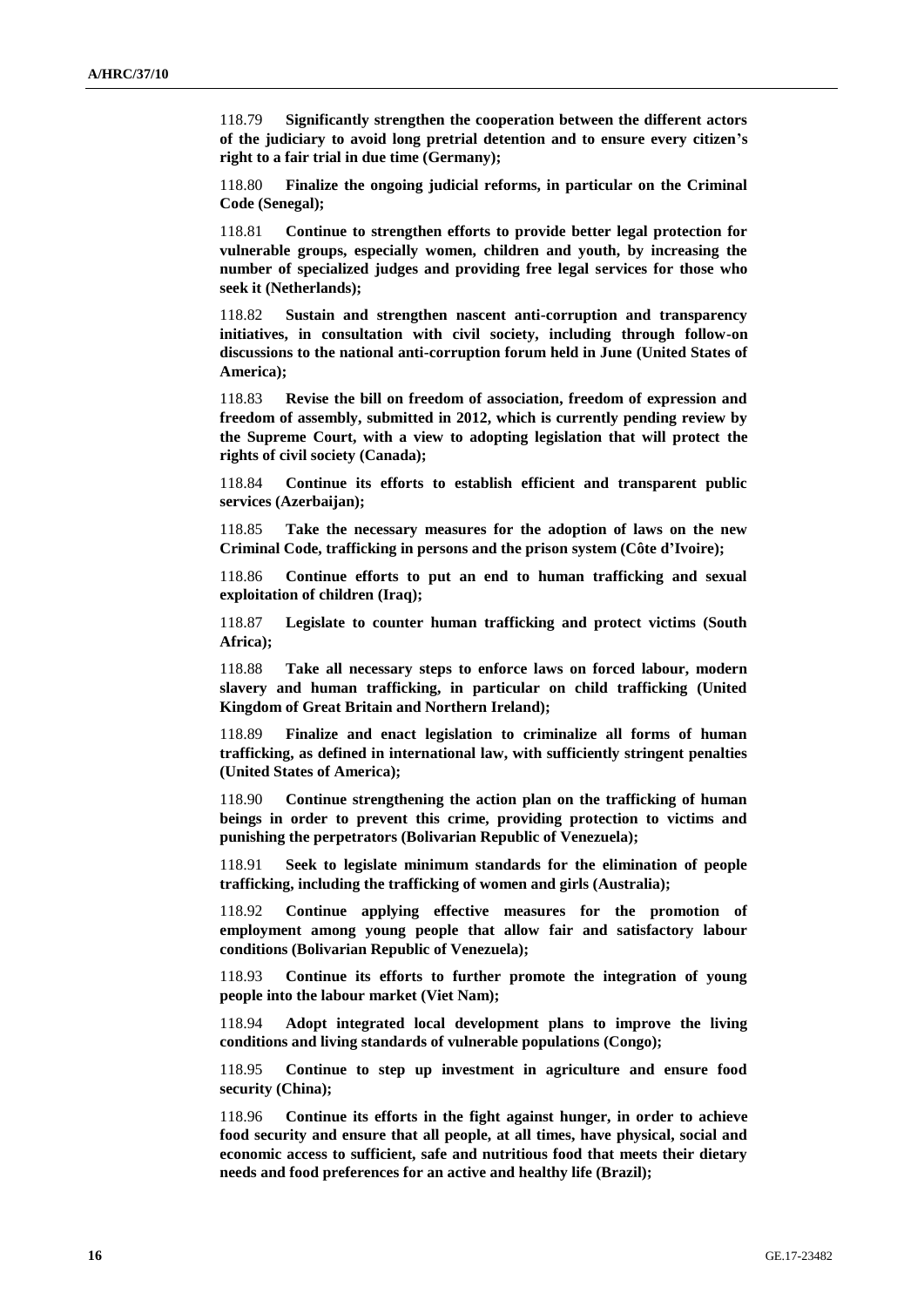118.97 **Take all necessary measures to reduce the proportion of populations suffering from hunger (Saudi Arabia);**

118.98 **Seek technical assistance to address food security challenges in order to mitigate the negative effects of malnutrition and poverty (Sierra Leone);**

118.99 **Set up strategies to support and strengthen the progress recently achieved in the area of food security (Viet Nam);**

118.100 **Take all necessary measures to promote access to clean drinking water for all (Saudi Arabia);**

118.101 **Continue efforts to ensure better access of the population to drinking water and sanitation (Algeria);**

118.102 **Continue to develop its health-care undertakings to better guarantee people's right to health (China);**

118.103 **Strengthen the public health system to ensure better access to primary care for all, especially through universal health coverage (Djibouti);**

118.104 **Continue the implementation of health services through policies aimed at strengthening infrastructure in urban and rural areas (Ethiopia);**

118.105 **Improve health-care infrastructure, access to emergency obstetric care, midwife training and health-care access for women from both rural and urban backgrounds (Holy See);**

118.106 **Adopt a comprehensive sexual and reproductive health policy for adolescents (Iceland);**

118.107 **Improve the health-care infrastructure, particularly by paying special attention to enhancing access to health care for women in poor and rural areas (India);**

118.108 **Improve health-care infrastructure in general to enable access to health care for all and especially access to emergency obstetric care, midwife training and resources devoted to maternal health (Kenya);**

118.109 **Increase efforts to reduce infant, neonatal and maternal mortality, through systematic prevention and treatment mechanisms and accessible maternal and infant health-care services (Malaysia);**

118.110 **Extend the access and improve the quality of services of prenatal, postnatal and obstetrics health care, in order to reduce the maternal mortality rate (Mexico);**

118.111 **Improve access for everyone to quality health services (Qatar);**

118.112 **Fully fund implementation of the new national plan to combat HIVrelated stigmatization and discrimination (South Africa);**

118.113 **Set up an inclusive health policy to ensure that, in particular, emergency care is more effective and more accessible for all (Switzerland);**

118.114 **Continue efforts in order to provide health and education services to a larger part of the population and continue initiatives related to social housing (Libya);**

118.115 **Continue addressing illiteracy, particularly in rural areas (Indonesia);**

118.116 **Accelerate the implementation of the policy on free education, in order to ensure that all children, particularly those from disadvantaged households, are not deprived of their right to education (State of Palestine);**

118.117 **Continue providing human rights training within the municipalities and in schools providing general education (Cuba);**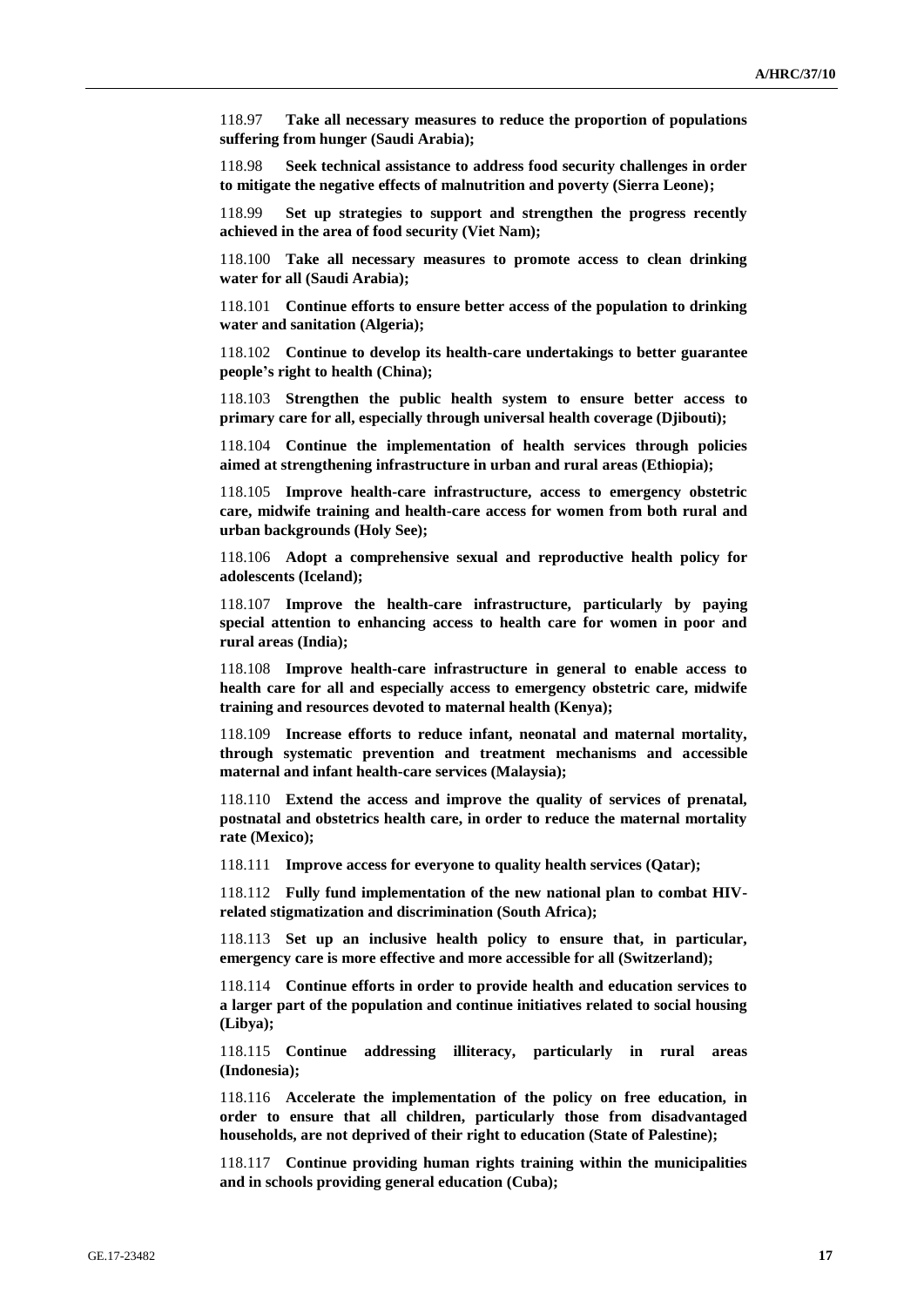118.118 **Provide free primary education, create a safe and protective environment for all children to keep them in the education system, especially those in rural and remote areas (Kenya);**

118.119 **Continue the measures to reinforce access to education (Morocco);**

118.120 **Strengthen school infrastructure, taking into account the concerns of women and girls, particularly as regards access to appropriate sanitation facilities (Portugal);**

118.121 **Ensure that sexual and reproductive health education is mandatory for all adolescents, irrespective of their gender (Portugal);**

118.122 **Improve hygiene conditions, nutrition and access to drinking water in schools (Portugal);**

118.123 **Strengthen literary programmes for women and girls living in rural communities (Sierra Leone);**

118.124 **Implement measures to reduce the high drop-out rate among girls from schools, ensuring free primary education (Uruguay);**

118.125 **Continue its efforts to increase the quality and availability of education at all levels and all over the country (Azerbaijan);**

118.126 **Continue efforts to stop violence against women (Egypt);**

118.127 **Step up efforts to disseminate information on the existence of new legislative provisions related to the prevention and prohibition of violence against women, ensuring women are duly informed of all the legal channels available to them (Belgium);**

118.128 **Ensure that cases of violence against women and children are thoroughly investigated, perpetrators are prosecuted and sentenced and victims receive reparation (France);**

118.129 **Strengthen efforts to prevent and combat all forms of discrimination and violence against women and children, in particular, practices such as female genital mutilation and child and early forced marriage. Ensure that victims of such violence receive appropriate help and that perpetrators are brought to justice (Italy);**

118.130 **Strengthen and implement measures to promote gender equality and equity, address the underrepresentation of women in decision-making bodies, gender-based violence and elimination of harmful traditional practices (Rwanda);**

118.131 **Redouble its efforts to significantly reduce the rates of neonatal and maternal mortality, harmful practices, such as female genital mutilation, child marriage and forced marriage (Burkina Faso);**

118.132 **Step up efforts to more efficiently implement the prohibition of female genital mutilation in all areas of the country and among all groups of citizens (Germany);**

118.133 **Ensure that cases of violence against women are investigated, perpetrators prosecuted and victims awarded reparation (Iceland);**

118.134 **Continue taking steps to reduce gender-based violence and promoting gender equality (Indonesia);**

118.135 **Implement a coordination strategy between the heath and justice authorities to prevent and punish acts of female genital mutilation (Mexico);**

118.136 **Establish a mechanism to facilitate victim identification and ensure prosecution and punishment of all acts of female genital mutilation (Slovenia);**

118.137 **Continue its efforts to reduce the prevalence of female genital mutilation in the country (South Sudan);**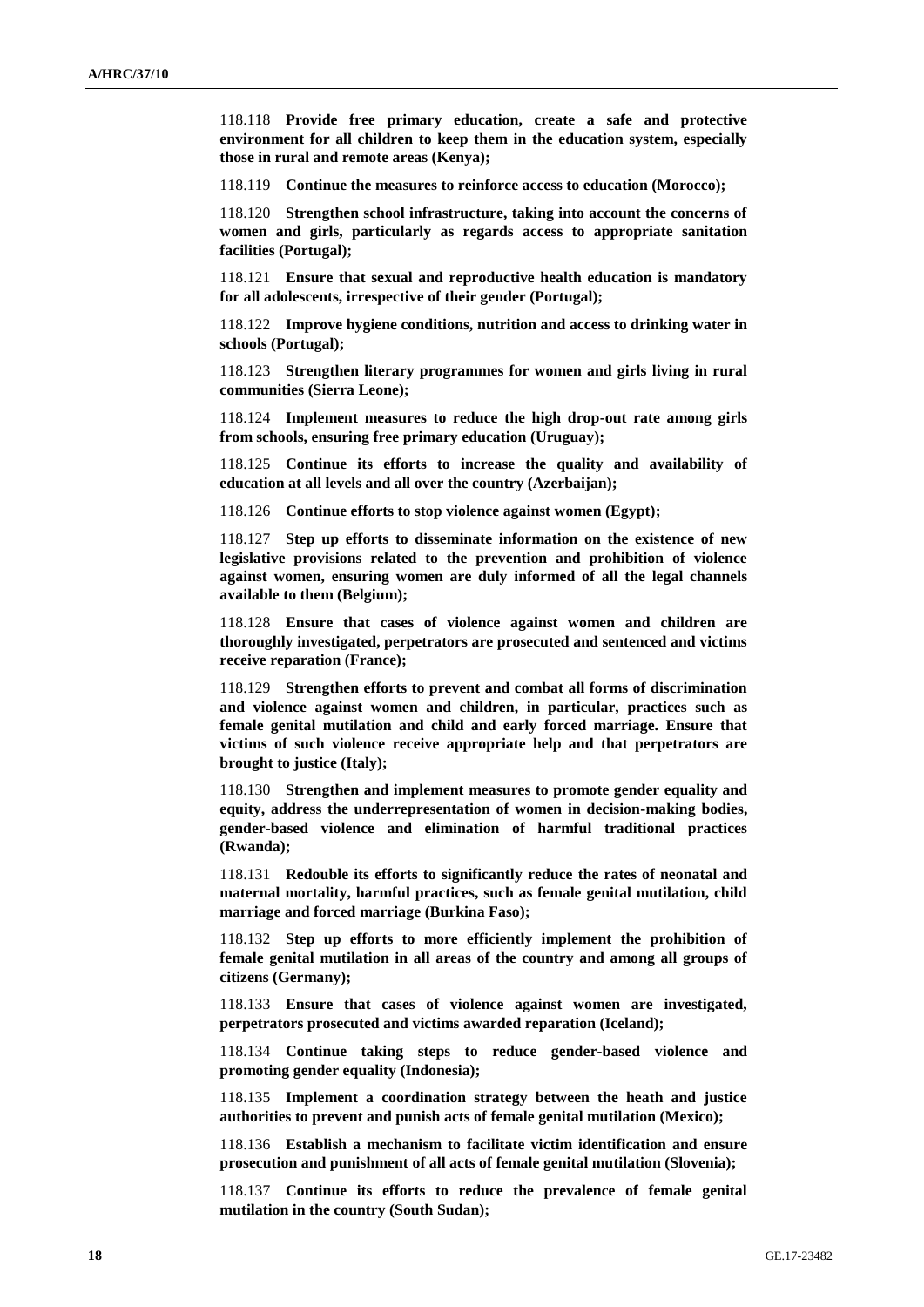118.138 **Make progress in eradicating violence against women, stepping up actions such as awareness-raising campaigns and the creation of shelters, and implementing measures to contribute to the eradication of female genital mutilation and child marriage (Spain);**

118.139 **Step up actions in the area of gender equality, including the implementation of the Women, Peace and Security Agenda to guarantee the participation of women in all areas of decision-making (Spain);**

118.140 **Implement measures and awareness-raising campaigns to eradicate female genital mutilation and other harmful practices against women (Uruguay);**

118.141 **Continue the measures already undertaken to strengthen the fight against harmful practices and violence against women (Armenia);**

118.142 **Continue efforts to combat discrimination against women and eliminate all forms of discrimination against them, especially domestic violence (Tunisia);**

118.143 **Take the necessary measures in law and in practice to put an end to discrimination between men and women regarding nationality (Algeria);**

118.144 **Adopt the draft law establishing quotas for women in elections, putting them in an advantageous position, as follow-up to paragraphs 108.42, 108.50 and 108.87 of the recommendations from the second cycle (Haiti);**

118.145 **Continue its efforts to promote women's rights by increasing the representation of women in both the public and private sectors (Maldives);**

118.146 **Continue the implementation of policies to encourage the sustainable economic empowerment of women, in particular in rural areas (Bulgaria);**

118.147 **Establish a national mechanism for the advancement of women in accordance with the 2030 Agenda for Sustainable Development (Honduras);**

118.148 **Continue efforts to protect the rights of women and children, as well as other vulnerable groups (Nepal);**

118.149 **Strengthen the literacy programmes for women and girls, in particular in rural areas (Turkey);**

118.150 **Take practical measures to ensure the full and proper implementation of the Children's Code, as recommended by the Committee on the Rights of the Child in 2016 (United Kingdom of Great Britain and Northern Ireland);**

118.151 **Ensure the effective implementation of the Children's Code with a view to protect the rights of this vulnerable group (Belgium);**

118.152 **Establish a national institution for the monitoring of children and the collection and analysis of the data concerning children (Cabo Verde);**

118.153 **Fast-track the implementation of the Children's Code in order to curb harmful practices against children, including child, early and forced marriages, the sale of children and the killing of so-called "sorcerer's children" (Namibia);**

118.154 **Ensure respect for the rights and fundamental freedoms of children through sanctioning the authors of all exploitation and forced labour practices (Argentina);**

118.155 **Carry out investigations into cases of harmful practices against children, ensure that the perpetrators are prosecuted and remove children from environments in which such practices are carried out (Belgium);**

118.156 **Provide legal aid to child victims and their guardians to strengthen their access to courts (Botswana);**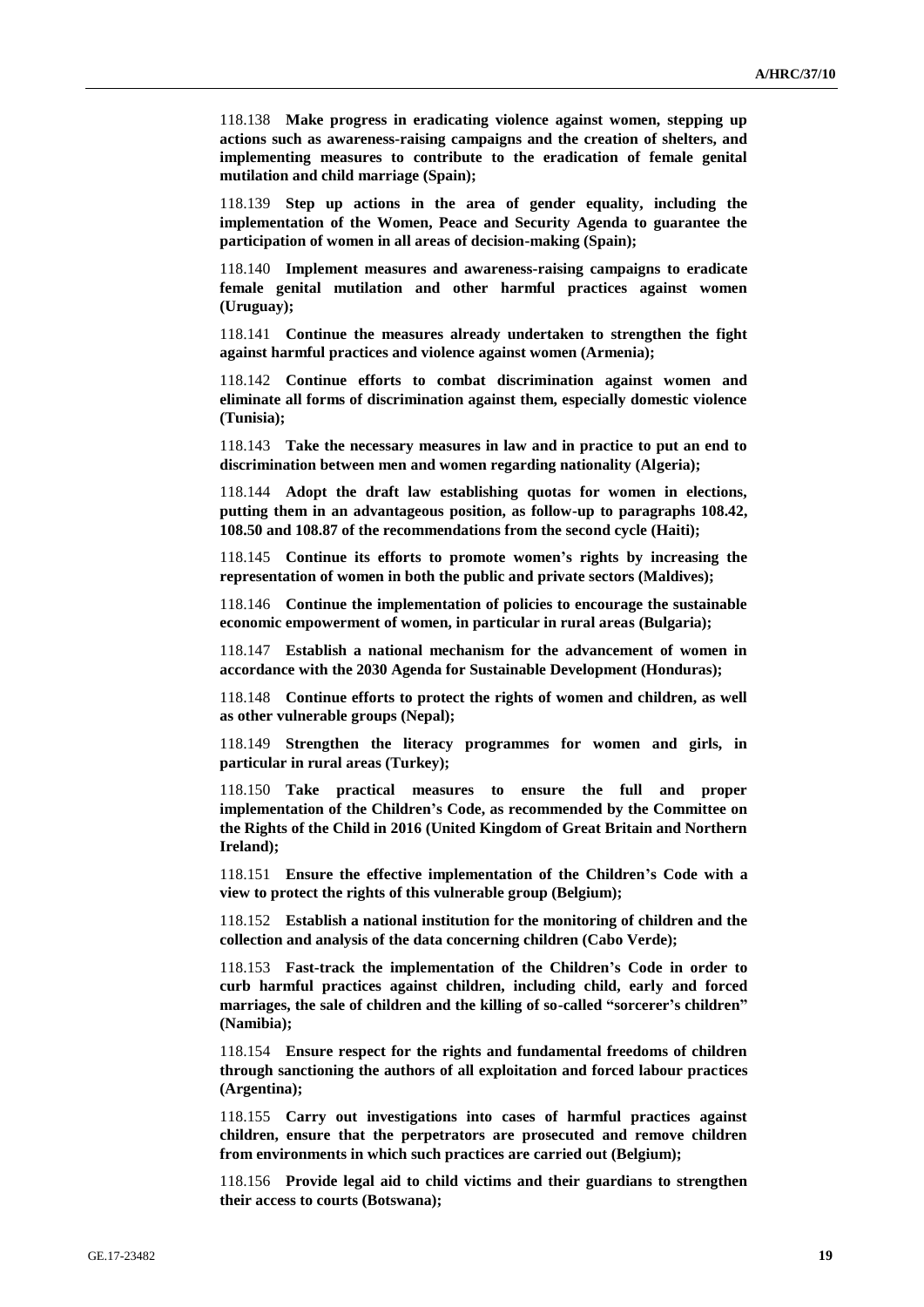118.157 **Launch awareness-raising campaigns aimed at changing the attitude and practices related to ill-treatment and the abuse of children (Bulgaria);**

118.158 **Investigate and prosecute all persons responsible for harmful practices against children, following the adoption of the new Children's Code (Croatia);**

118.159 **Strengthen awareness and education programmes, prevent harmful traditional practices against women and girls and ensure that victims have access to resources and protection and rehabilitation mechanisms (Guatemala);**

118.160 **Pursue efforts by taking the appropriate measures favourable to the schooling of girls and their retention at school, in particular by fighting the practice of** *vidomegons* **(Djibouti);**

118.161 **Take further steps to design policies and programmes to address the ill-treatment and abuse of children and institute mandatory reporting procedures regarding child abuse (Iceland);**

118.162 **Strengthen its efforts to combat ill-treatment of and violence against children, and provide street children with the necessary protection, as well as the housing, medical services, education and access to social services they need (Mauritania);**

118.163 **Develop a strategic framework for the comprehensive protection of children as regards trafficking and sexual exploitation (Sierra Leone);**

118.164 **Make efforts to design and adopt policies and programmes to raise awareness concerning the ill-treatment and abuse of children (State of Palestine);**

118.165 **Guarantee the implementation and the effectiveness of the Children's Code, particularly making accessible the relevant public services and providing the necessary human and financial resources (Turkey);**

118.166 **Combat the exploitation of and violence against children (Turkey);**

118.167 **Continue efforts to strengthen the rights of the child, protect children from sexual exploitation and combat trafficking in children and early marriage (Tunisia);**

118.168 **Continue its efforts to combat child, early and forced marriages by addressing their causes through the effective implementation of the action plan for its national child protection policy (Canada);**

118.169 **Take appropriate and robust measures for the elimination of practices, such as the placement of children, early marriages and child trafficking (Central African Republic);**

118.170 **Implement the recently adopted Children's Code and prosecute all crimes and offences against children, including child marriage, sexual exploitation, female genital mutilation and trafficking in children (Brazil);**

118.171 **Adopt measures to put an end to harmful practices, such as early and forced marriages and genital mutilation, in line with the 2030 Agenda for Sustainable Development (Honduras);**

118.172 **Establish a national mechanism for the protection of the rights of children, and allocate human and financial resources for its functioning (Honduras);**

118.173 **Take the necessary measures to protect children from early marriage, trafficking and infanticide (Republic of Korea);**

118.174 **Continue efforts to ensure the effective implementation of the Children's Code to guarantee that those cases of ritual infanticide, sexual child abuse, trafficking in children and early marriage are prosecuted and sanctioned (Switzerland);**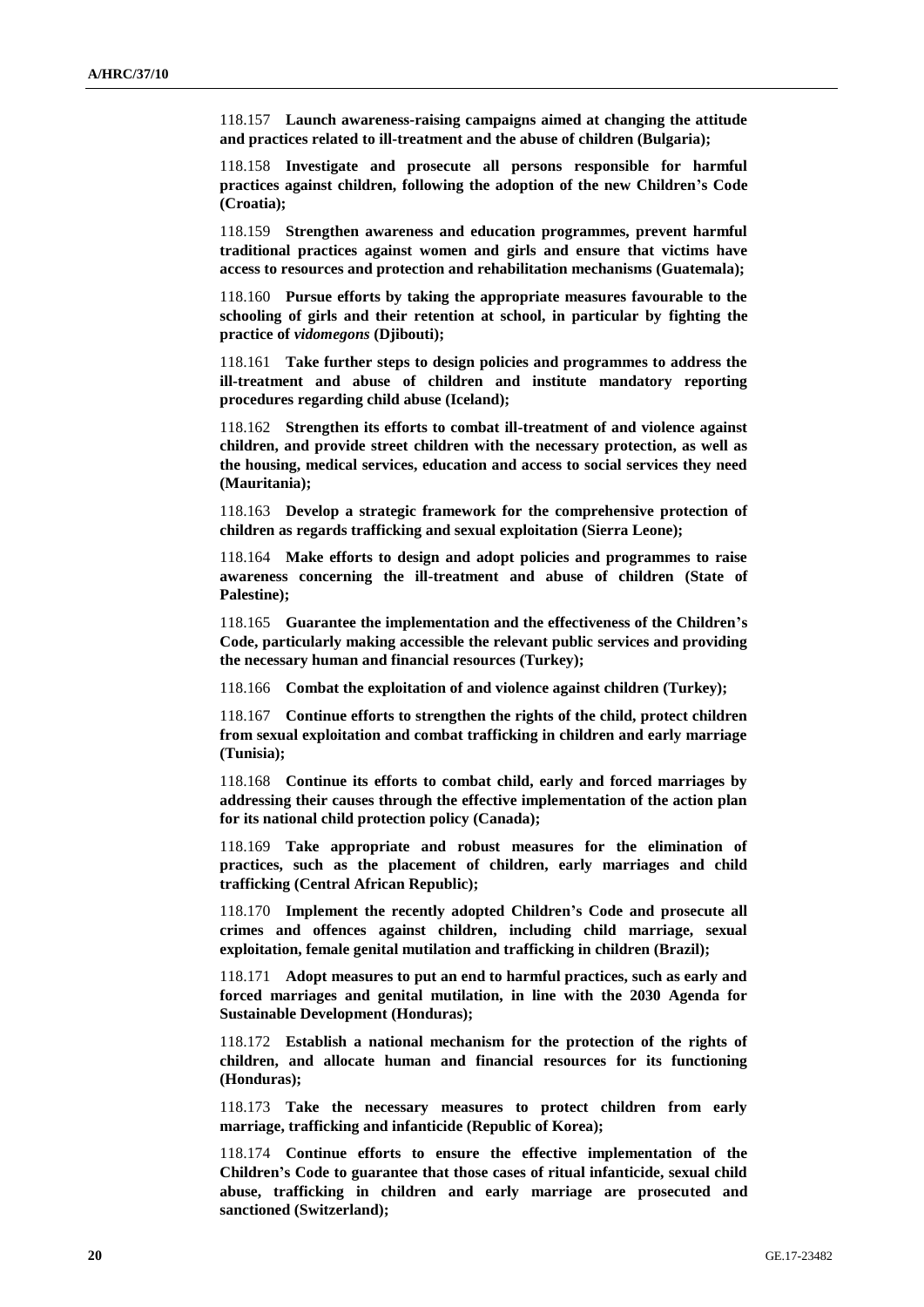118.175 **Strengthen information campaigns against early and forced marriage and enforce laws already in place (United States of America);**

118.176 **Adopt effective measures against child exploitation and trafficking, including raising public awareness, combating impunity and protecting victims (Spain);**

118.177 **Raise awareness among the communities on the prohibition of child labour, particularly in relation to the common social practice whereby a child, usually a daughter, is sent to live as a servant with a wealthier family, which lends itself to acts of human trafficking (Botswana);**

118.178 **Strengthen control mechanisms to prevent and combat the economic exploitation of children (Chad);**

118.179 **Strengthen the efforts to effectively fight child labour and child trafficking by taking more preventive measures and implementing more punitive measures (Germany);**

118.180 **Take additional measures on social, economic and legal protection to combat child labour (Angola);**

118.181 **Keep improving the system of child registration at birth and avoid any form of violence against children (Holy See);**

118.182 **Create a system of easy access for the registration of newborns (Honduras);**

118.183 **Intensify efforts to raise awareness among the public of the importance of birth registration and the birth registration process (Turkey);**

118.184 **Continue to step up efforts to guarantee that all births of children are registered, especially in rural areas (Uruguay);**

118.185 **Continue in its efforts to promote the rights of the child and consider setting up a centralized civil registration system (Mauritius);**

118.186 **Pursue its awareness-raising efforts on the importance of birth registration, provide birth certificates and protect persons from the consequences of non-registration (Sudan);**

118.187 **Improve the situation of persons with disabilities (Egypt);**

118.188 **Step up efforts to address prejudice against children with disabilities to ensure that such children have access to health care and inclusive education (Bulgaria);**

118.189 **Adopt the necessary policies to ensure that children with disabilities are given equal opportunities in education and ensure that they are fully integrated into school systems, free from discrimination of any kind (State of Palestine);**

118.190 **Ensure that children with disabilities have access to health care and combat the stigmatization of and prejudice against children with disabilities (Timor-Leste);**

118.191 **Accelerate the promulgation of the law on the promotion and protection of the rights of persons with disabilities and human trafficking (Zimbabwe).**

119. **The recommendations formulated during the interactive dialogue/listed below have been examined by Benin and have been noted by Benin:**

119.1 **Strengthen efforts to prevent and combat arbitrary detentions, extrajudicial executions and excessive use of force by the security forces (Italy);**

119.2 **Set specific, measurable, achievable and relevant goals, in consultation with all stakeholders, in order to reduce bureaucracy (Haiti);**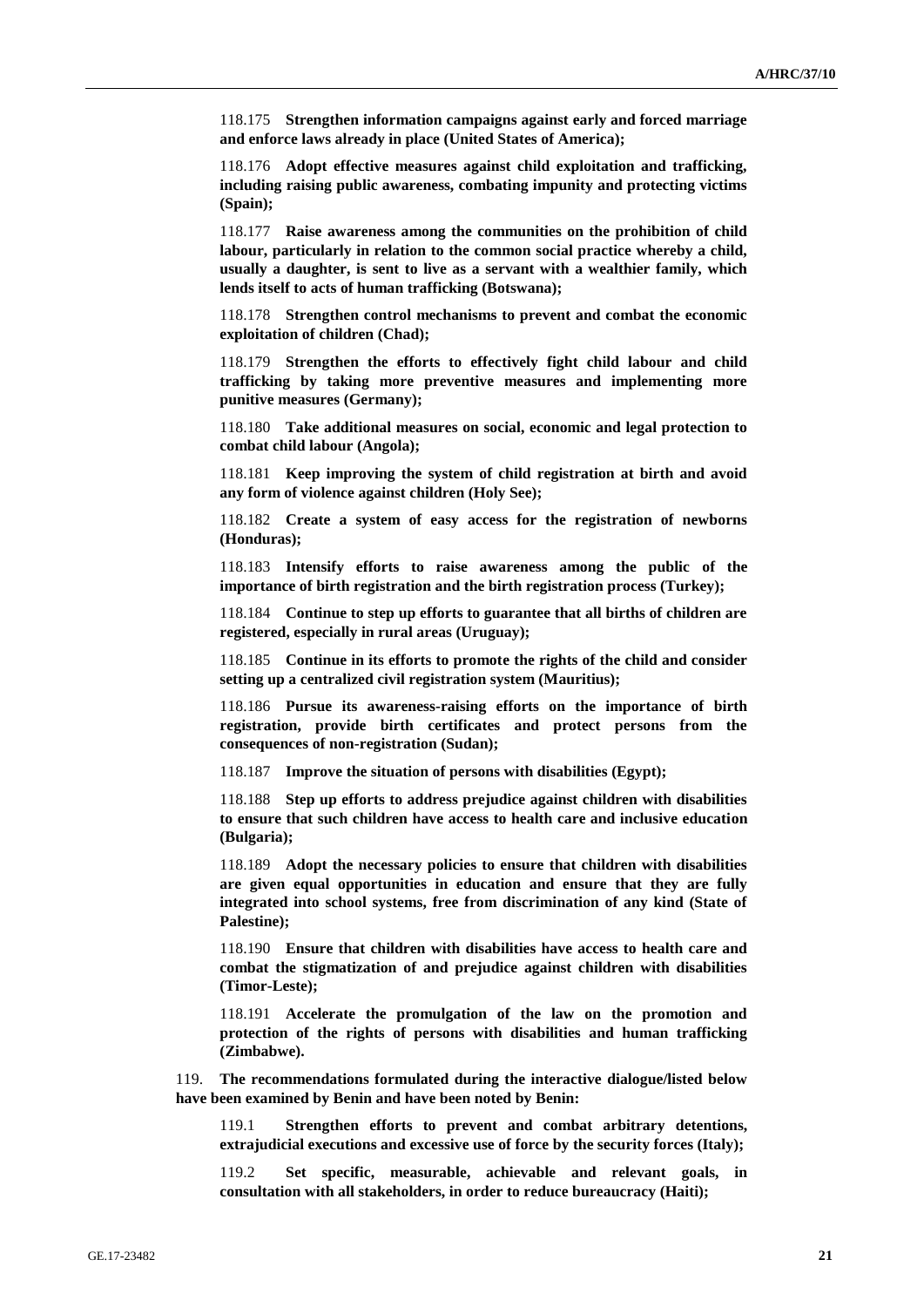119.3 **Ensure that all national legislation complies with international standards on freedom of expression and media freedom, and take steps to prevent arbitrary suspension of media outlets (Ireland);**

119.4 **Resist calls to further liberalize abortion and instead implement laws aimed at protecting the right to life of the unborn, and recognize that life starts at conception (Kenya);**

119.5 **Take urgent measures to investigate and sanction before justice harmful practices, such as forced marriage, female genital mutilation, widowhood practice, levirate and sororate, and purification rites for adulterous women (Argentina);**

119.6 **Adopt measures against child activities in convents dedicated to voodoo, where child abuses take place. Additionally, take measures to sanction and prevent the practice of infanticide of so-called "witch children" (Honduras).**

119.7 **As almost 90 per cent of children in Benin have unfortunately been victims of violence at school, organize a national campaign for raising awareness against these unacceptable offences (Croatia).**

120. **All conclusions and/or recommendations contained in the present report reflect the position of the submitting State(s) and/or the State under review. They should not be construed as endorsed by the Working Group as a whole.**